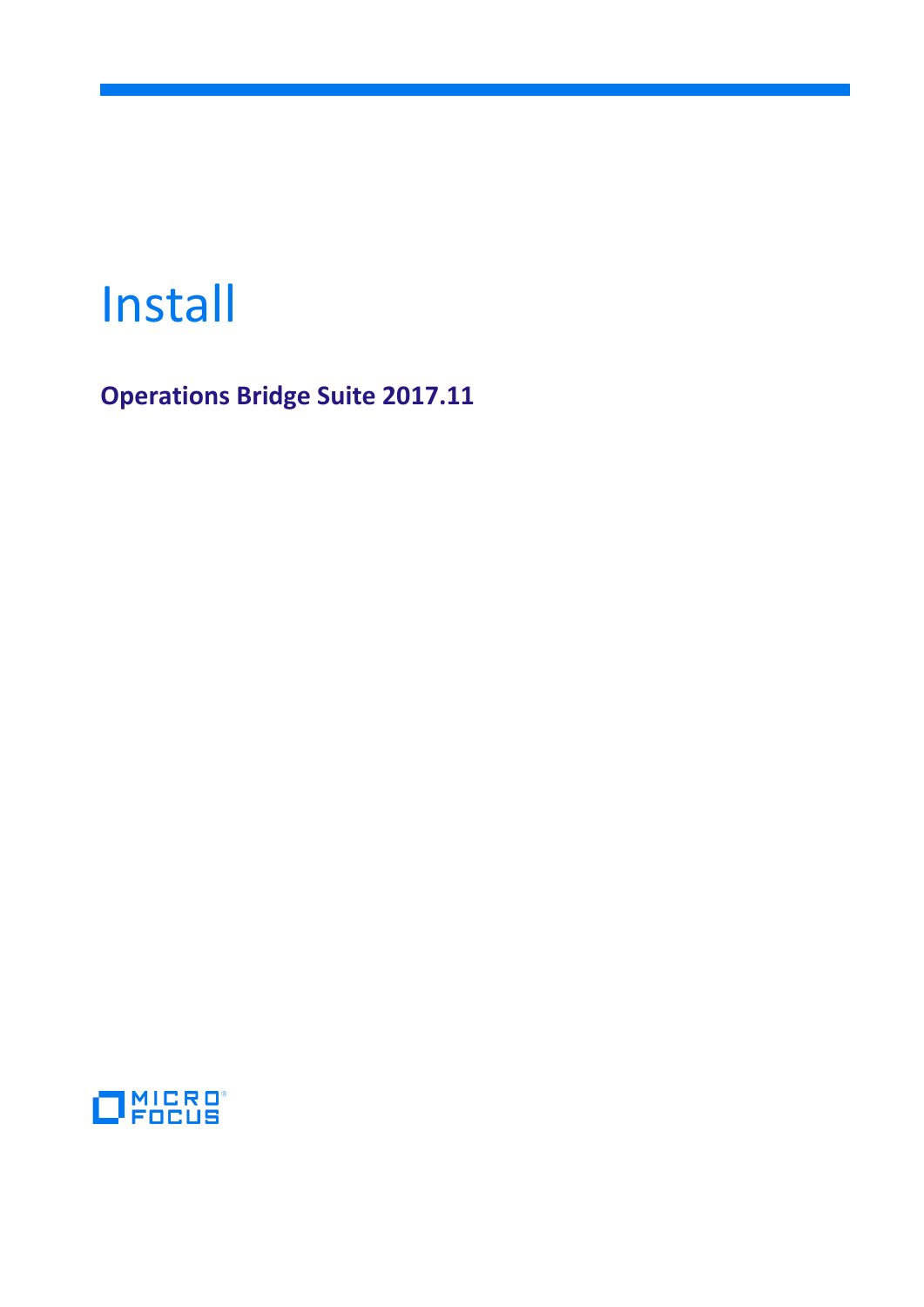# **[Install](https://docs.software.hpe.com/wiki/display/OB201711/Install)**

The Operations Bridge Suite is installed in the containerized mode that leverages technology based on Docker and Kubernetes. In this mode, each suite capability is deployed as a containerized application that is integrated with other suite capabilities. You first install a container management framework (referred to as ITOM Container Deployment Foundation (CDF)) and the install the Operations Bridge Suite from a graphic user interface based on this framework. The Operations Bridge Suite capabilities are deployed quickly, requiring little user intervention.

**Important** The container-based deployment currently allows you to install the capabilities of the Express and Premium versions of the Operations Bridge Suite. Capabilities of the Ultimate version must be installed separately.

# Upgrade overview

You can upgrade your existing 2017.08 deployment to 2017.11 as described in the Upgrade section.

# Installation overview

Your installation steps will vary depending on your deployment mode. You can use the following workflow diagram to help you decide the steps to follow depending on your deployment mode.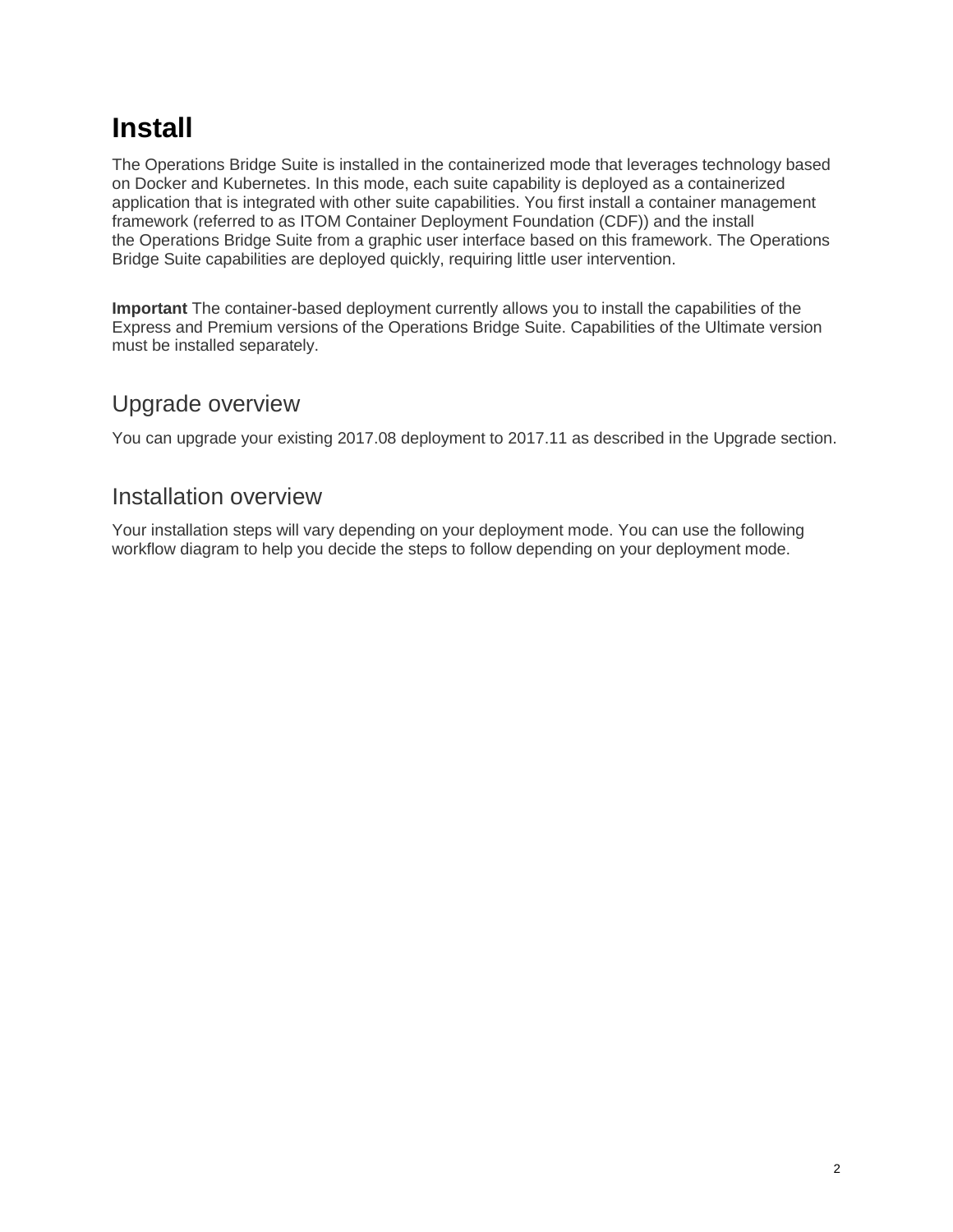

# **[Plan your suite deployment](https://docs.software.hpe.com/wiki/display/OB201711/Plan+your+suite+deployment)**

# Go to start of [metadata](https://docs.software.hpe.com/wiki/display/OB201711/Plan+your+suite+deployment#page-metadata-start)

The Container Deployment Foundation allows you to deploy a suite in an environment that is comprised of one or multiple master nodes and multiple worker nodes for load balancing and failover purposes. Client requests are sent to the load balancer, which redirects the requests to the master nodes, and the master nodes then sends the requests to the worker nodes.

To plan your suite deployment, review the support matrix, the supported configurations, and the CDF configuration parameters.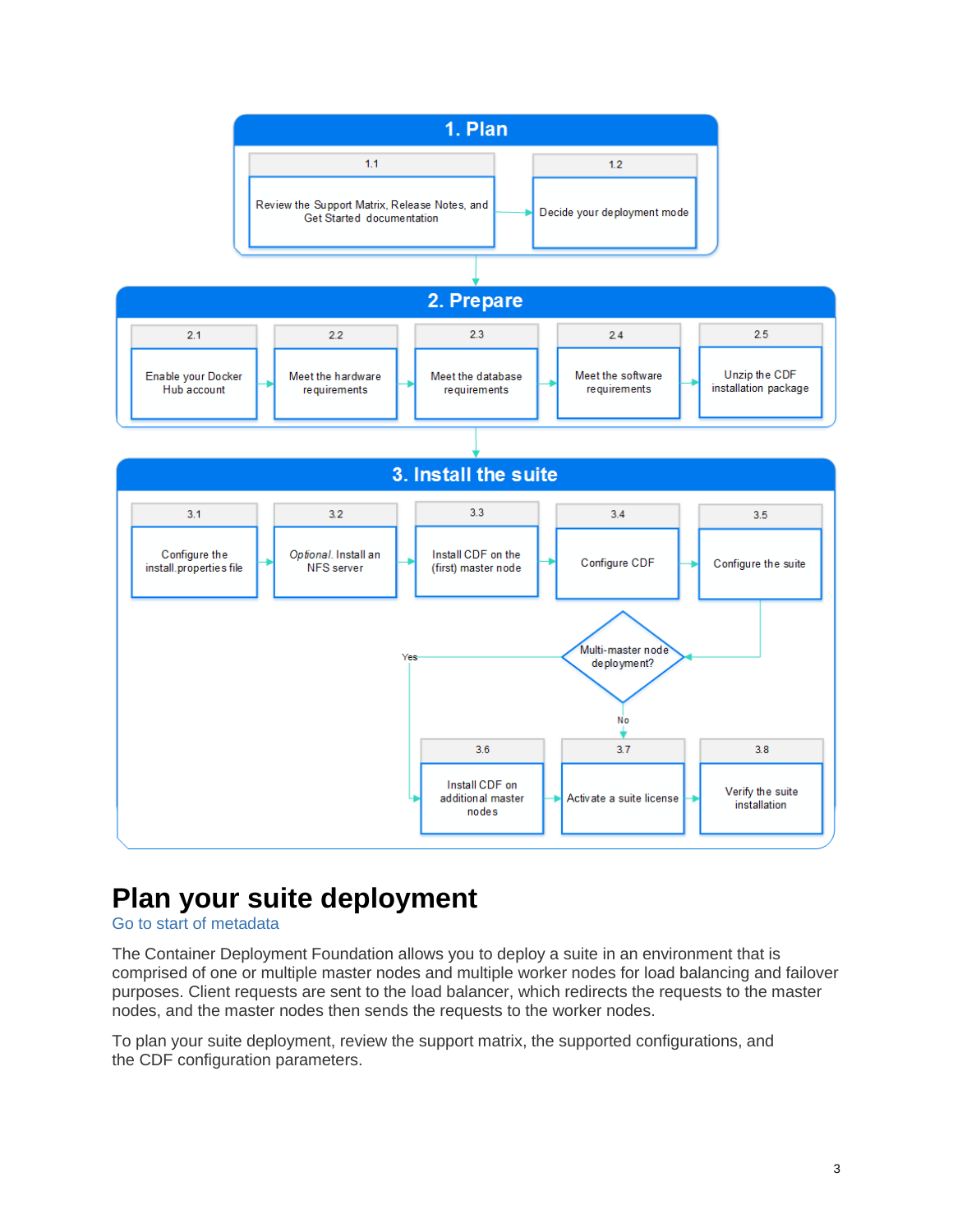# Review the support matrix

- 1. Download the [Support Matrices for Operations Center products.](https://softwaresupport.hpe.com/km/KM323488)
- 2. Open SUMA.htm and select **Operations Bridge Suite (container deployment)** from the product list.

The master node and each worker node must run one of the operating systems listed when filtering for the Container Host component.

# Decide your deployment mode

Master nodes coordinate all activity in your cluster, such as scheduling applications, maintaining applications' desired state, scaling applications, and rolling out new updates. Worker nodes run the applications. A node is a VM or a physical computer that serves as a worker machine in a Kubernetes cluster.

A Kubernetes cluster that handles production traffic should have a minimum of one master and three worker nodes. By deploying multiple master and worker nodes and applying additional configurations, you can make your system highly available. For more information, see [Configure](https://docs.software.hpe.com/wiki/display/OB201711/Configure+scaling+and+high+availability)  [scaling and high availability.](https://docs.software.hpe.com/wiki/display/OB201711/Configure+scaling+and+high+availability)

The Operations Bridge Suite uses NFS to store run time, configuration, and log data. You can use a separate NFS server, or use a master node as NFS server.

Additionally, the suite uses databases for the CDF and for the suite components. You can use embedded databases that run in containers, or you can connect to externally installed databases.

### **Single node**

In a testing environment, you can use one system as master and worker node (single node deployment) with the system also serving as NFS server.

### **Single master multi-worker deployment**

You can use one master node and multiple worker nodes to have multiple nodes on which you can run the capabilities' workloads on. You can decide if you want to use a separate NFS server, or if you want to use the master node as NFS server.

### **Multi-master multi-worker deployment**

In a production environment, you use multiple master nodes, multiple worker nodes, and (highly recommended) a separate NFS server.

To find out more about how to calculate your minimum system requirements, see [Meet the hardware](https://docs.software.hpe.com/wiki/display/OB201711/Meet+the+hardware+requirements)  [requirements.](https://docs.software.hpe.com/wiki/display/OB201711/Meet+the+hardware+requirements)

# **[Prepare for the installation](https://docs.software.hpe.com/wiki/display/OB201711/Prepare+for+the+installation)**

- [Enable your Docker Hub account](https://docs.software.hpe.com/wiki/display/OB201711/Enable+your+Docker+Hub+account)
- [Meet the hardware requirements](https://docs.software.hpe.com/wiki/display/OB201711/Meet+the+hardware+requirements)
- [Meet the database requirements](https://docs.software.hpe.com/wiki/display/OB201711/Meet+the+database+requirements)
- [Meet the software requirements](https://docs.software.hpe.com/wiki/display/OB201711/Meet+the+software+requirements)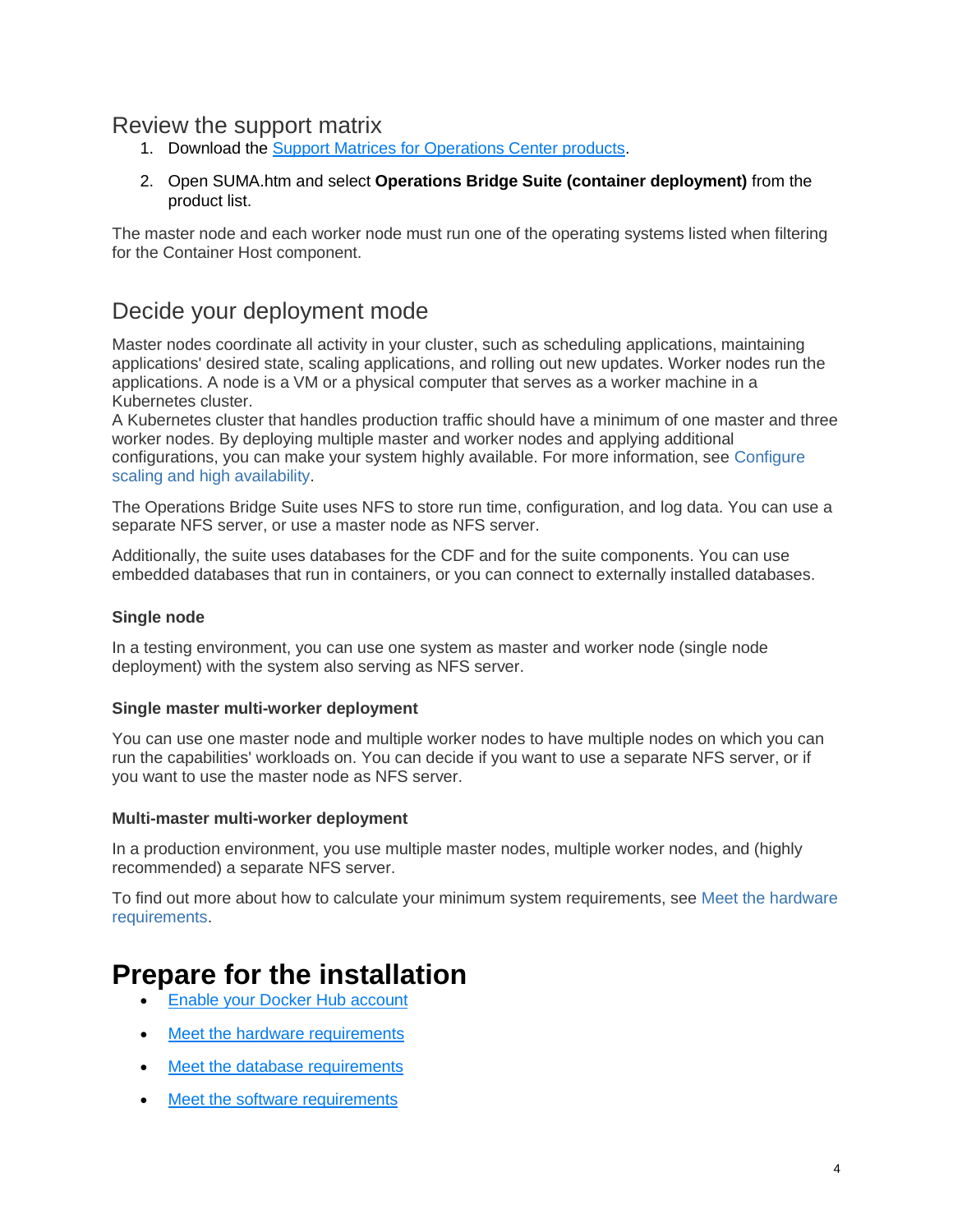• [Unzip the CDF installation package](https://docs.software.hpe.com/wiki/display/OB201711/Unzip+the+CDF+installation+package)

# **[Enable your Docker Hub account](https://docs.software.hpe.com/wiki/display/OB201711/Enable+your+Docker+Hub+account)**

You must create a Docker Hub account and then send an email to enable your Docker Hub account so that you can download (pull) Operations Bridge Suite images from Docker.

- 1. Create a Docker account on [https://hub.docker.com.](https://hub.docker.com/)
- 2. Log in to [https://hub.docker.com](https://hub.docker.com/) with your Docker ID.
- 3. In the top right corner of the page, click Settings and take a screenshot to include your Docker ID and the linked email address.
- 4. Send the following information together with the screenshot to the software fulfillment and licensing team for your region to enable your Docker account:
	- Your company name
	- Your contact information and HPE Passport email address
	- Your customer SAID (must be valid and active)
	- ITOM Suite edition (Operations Bridge Suite)

Send your email to one of the addresses below, based on your region:

- AMERICAS: [dockersupport.ams@hpe.com](mailto:dockersupport.ams@hpe.com)
- APJ: [dockersupport.apj@hpe.com](mailto:dockersupport.apj@hpe.com)
- EMEA: [dockersupport.emea@hpe.com](mailto:dockersupport.emea@hpe.com)

Your Docker ID will be enabled and you will receive a confirmation.

# **[Meet the hardware requirements](https://docs.software.hpe.com/wiki/display/OB201711/Meet+the+hardware+requirements)**

To fully prepare your system for the suite installation, review the following hardware requirements.

# Hardware requirements

The minimum hardware requirements for your system depend on the capabilities you decide to install. The total minimum requirements are calculated by summing up the requirements per capability.

The sum of all worker node resources must equal or exceed the total requirements for the capabilities. As a best practice, we recommend not to run workloads on the master node.

The required resources for OMi depend on the size of your deployment:

- Small OMi deployment: up to 2000 monitored nodes send events to OMi
- Medium OMi deployment: up to 5000 monitored nodes send events to OMi
- Large OMi deployment: more than 5000 monitored nodes send events to OMi

#### **Review the following hardware requirements based on your deployment**:

If you do not want to enable OMi HA, see [Standard setup \(no OMi high availability\).](https://docs.software.hpe.com/wiki/display/OB201711/Meet+the+hardware+requirements#Meetthehardwarerequirements-standard)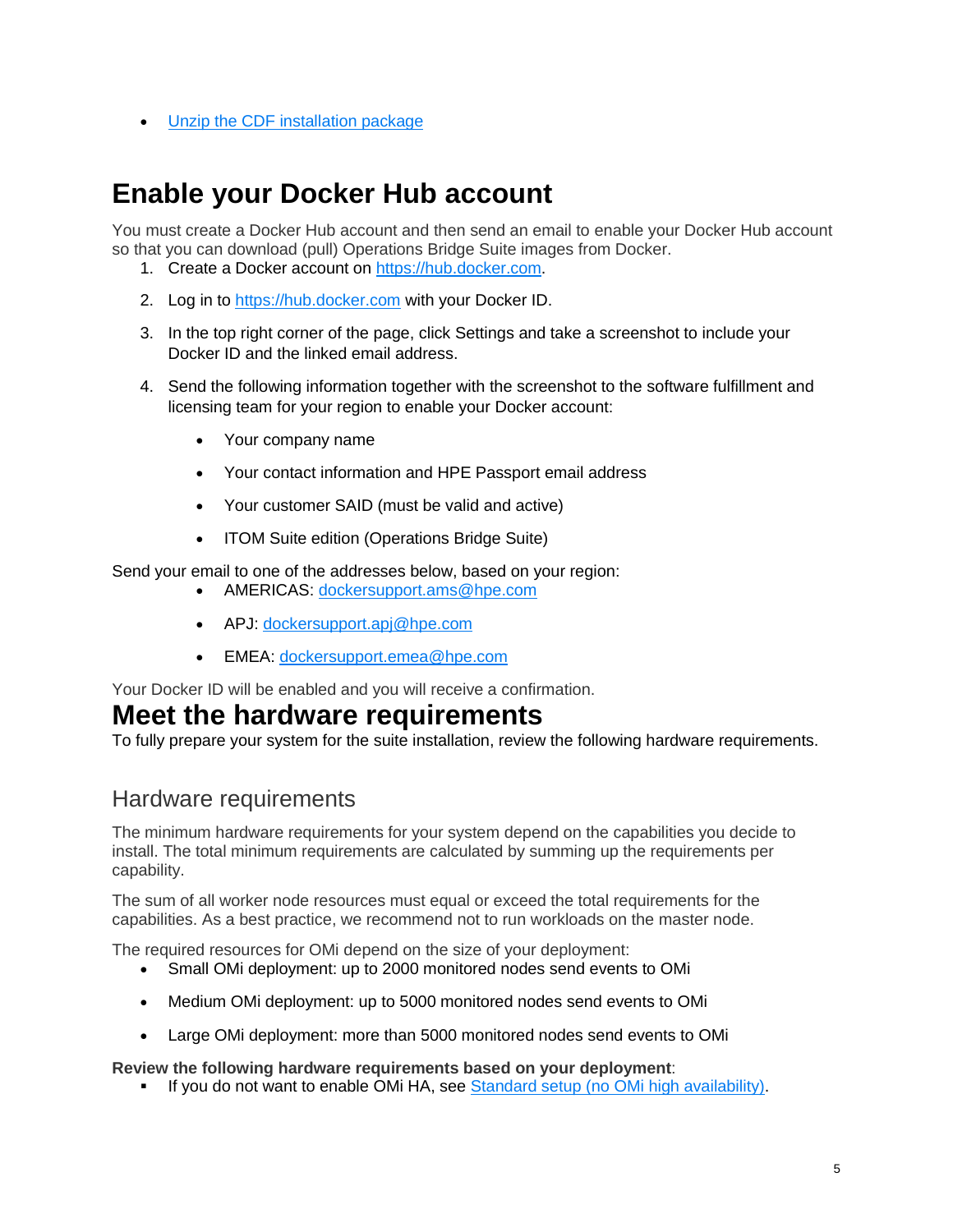- If you want to enable OMi HA, see [Standard setup \(no OMi high availability\)](https://docs.software.hpe.com/wiki/display/OB201711/Meet+the+hardware+requirements#Meetthehardwarerequirements-standard) for all capabilities other than OMi, and for OMi, see [HA setup \(OMi high availability\).](https://docs.software.hpe.com/wiki/display/OB201711/Meet+the+hardware+requirements#Meetthehardwarerequirements-HA)
- Additionally, the disk space requirements for CDF must be met see [CDF requirements.](https://docs.software.hpe.com/wiki/display/OB201711/Meet+the+hardware+requirements#Meetthehardwarerequirements-CDF)

### **Standard setup (no OMi high availability)**

| <b>Component</b>                                                              | <b>RAM</b>               | <b>Processors</b> | <b>Disk</b><br>space |
|-------------------------------------------------------------------------------|--------------------------|-------------------|----------------------|
| <b>CONTAINER DEPLOYMENT FOUNDATION</b> (on the master nodes)                  |                          |                   |                      |
| <b>Container Deployment Foundation</b>                                        | 16<br><b>GB</b>          | 8 CPU cores       | 200 GB               |
| NFS server (if the master is used as NFS server)                              | $\overline{\phantom{a}}$ |                   | 100 GB               |
| <b>CAPABILITIES</b> (on the worker nodes)                                     |                          |                   |                      |
| Operations Bridge Manager (OMi) - small<br>deployment                         | 16<br><b>GB</b>          | 4 CPU cores       | 50 GB                |
| Operations Bridge Manager (OMi) - medium<br>deployment                        | 27<br><b>GB</b>          | 6 CPU cores       | 75 GB                |
| Operations Bridge Manager (OMi) - large<br>deployment                         | 40<br><b>GB</b>          | 8 CPU cores       | 100 GB               |
| Business Value Dashboard (BVD)                                                | 6 GB                     | 4 CPU cores       | 30 GB                |
| Performance Engine (PE)                                                       | 8 GB                     | 4 CPU cores       | 100 GB               |
| Operations Bridge Reporter (OBR) - small deployment with about 100 nodes      |                          |                   |                      |
| <b>OBR Server</b>                                                             | 8 GB                     | 4 CPU cores       | 150 GB               |
| PostgreSQL                                                                    | 1 GB                     | 1 CPU core        | 30 GB                |
| Collector                                                                     | 4 GB                     | 1 CPU core        | 50 GB                |
| Operations Bridge Reporter (OBR) - large deployment with more than 5000 nodes |                          |                   |                      |
| <b>OBR Server</b>                                                             | 16<br><b>GB</b>          | 12 CPU<br>cores   | $2.5$ TB             |
| PostgreSQL                                                                    | 4 GB                     | 2 CPU cores       | 200 GB               |
| Collector                                                                     | 4 GB                     | 2 CPU cores       | 30 GB                |

Vertica and Business Objects are not containers, but they require additional resources on a separate system. For more information, see the *Install* section in the OBR Help Center.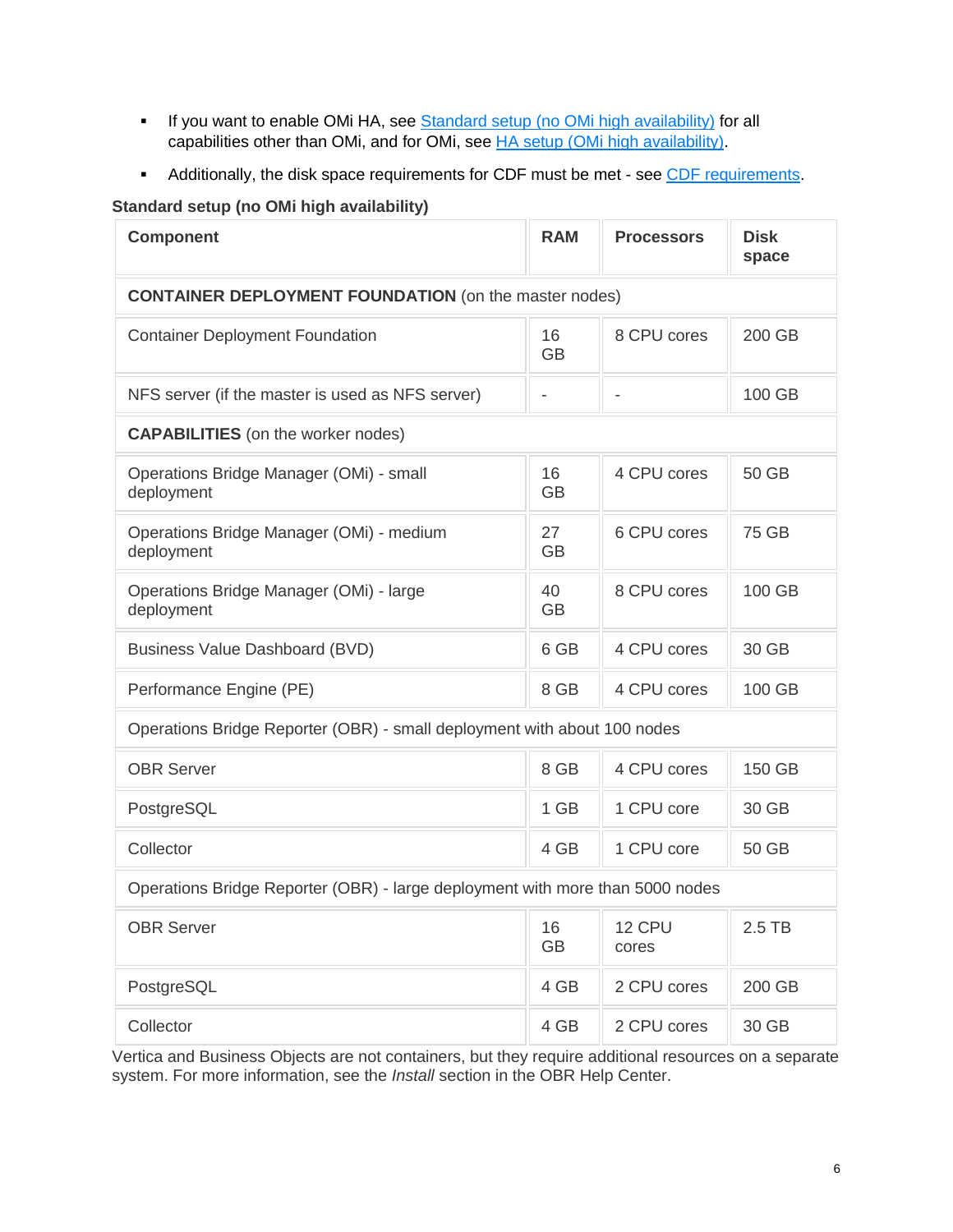# **CDF requirements**

In addition, the directories of the cluster nodes must have sufficient free space as shown in the following table.

| <b>Directory</b>    | <b>Equivalent directory</b>                                                                                                                                                                                                                                         | <b>Host</b> | <b>Required free</b><br>disk space                                               | <b>Description</b>                                                                           |
|---------------------|---------------------------------------------------------------------------------------------------------------------------------------------------------------------------------------------------------------------------------------------------------------------|-------------|----------------------------------------------------------------------------------|----------------------------------------------------------------------------------------------|
| /opt/kuber<br>netes | To specify a<br>customized<br>directory, follow                                                                                                                                                                                                                     | Ma<br>ster  | 20 GB                                                                            | <b>This</b><br>directory                                                                     |
|                     | one of the steps<br>below:<br>Modify the<br>$\bullet$<br>K8S_HOME<br>parameter in<br>install.properties<br>Run the following<br>$\bullet$<br>command during<br>the installation:<br>./ install.sh<br>$-\kappa8s$ -home<br><your dir<br="" home="">ectory&gt;</your> | Wor<br>ker  | According<br>to the<br>setting of<br>storage g<br>b in<br>suitefeature<br>s.json | is for the<br>Kubernete<br>s server,<br><b>CDF</b><br>installer<br>and<br>containers         |
| /                   | N/A                                                                                                                                                                                                                                                                 | Ma<br>ster  | 5 GB                                                                             | If the<br>mount                                                                              |
|                     |                                                                                                                                                                                                                                                                     | Wor<br>ker  | 5 GB                                                                             | point of /<br>and /var is<br>the same,<br>the<br>required<br>free disk<br>space is<br>10 GB. |
| /var                |                                                                                                                                                                                                                                                                     | Ma<br>ster  | 5 GB                                                                             |                                                                                              |
|                     |                                                                                                                                                                                                                                                                     | Wor<br>ker  | 5 GB                                                                             |                                                                                              |
| /tmp                | To specify a<br>customized<br>directory, follow                                                                                                                                                                                                                     | Ma<br>ster  | 5 GB                                                                             | This folder<br>is required<br>for the                                                        |
|                     | one of the steps<br>below:<br>Modify the<br>$\bullet$<br>TMP FOLDER<br>parameter in<br>install.properties                                                                                                                                                           | Wor<br>ker  | 5 GB                                                                             | <b>CDF</b><br>build.                                                                         |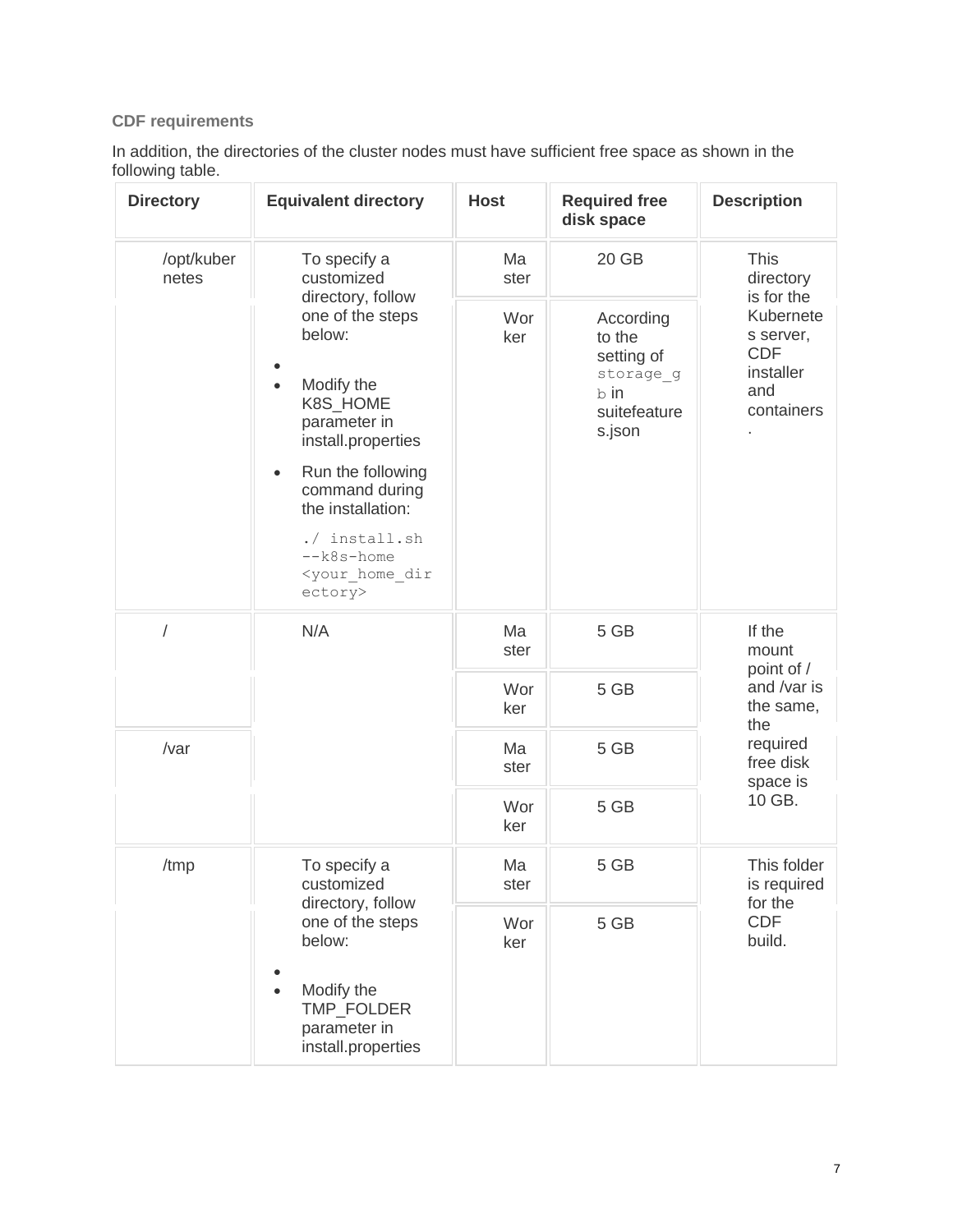|                         | Run the following<br>$\bullet$<br>command during<br>the installation:<br>./ install.sh<br>--tmp-folder<br><your dire<br="" tmp="">ctory&gt;</your> |               |       |                                                                                                                                                                                               |
|-------------------------|----------------------------------------------------------------------------------------------------------------------------------------------------|---------------|-------|-----------------------------------------------------------------------------------------------------------------------------------------------------------------------------------------------|
| /var/opt/kubern<br>etes | Run the following<br>command to specify a<br>customized directory:<br>./downloadimages.s<br>h --dir<br><your directory=""></your>                  | <b>Master</b> | 13 GB | This directory<br>includes the<br>CDF images<br>and all suite<br>images.<br><b>The</b><br>subdirectory<br>/offline/suite_i<br>mages can be<br>removed after<br>uploading the<br>suite images. |
|                         | N/A                                                                                                                                                | Worker        | N/A   | N/A                                                                                                                                                                                           |

# **HA setup (OMi high availability)**

OMi's RAM and number of required processors depend on your decision to enable high availability. If you decide to set OMi up to be highly available, refer to these OMi requirements instead of the OMi requirements listed above (the requirements for the other capabilties and CDF remain the same):

| <b>CAPABILITIES</b> (on the worker nodes)           |       |              |        |
|-----------------------------------------------------|-------|--------------|--------|
| Operations Bridge Manager (OMi) - small deployment  | 24 GB | 5 CPU cores  | 50 GB  |
| Operations Bridge Manager (OMi) - medium deployment | 43 GB | 8 CPU cores  | 75 GB  |
| Operations Bridge Manager (OMi) - large deployment  | 64 GB | 11 CPU cores | 100 GB |

We recommend the mount point /opt/kubernetes for the master and worker disk space. For the NFS server, the mount point /var/vols is recommended if the master node is used as the NFS server.

#### **Example**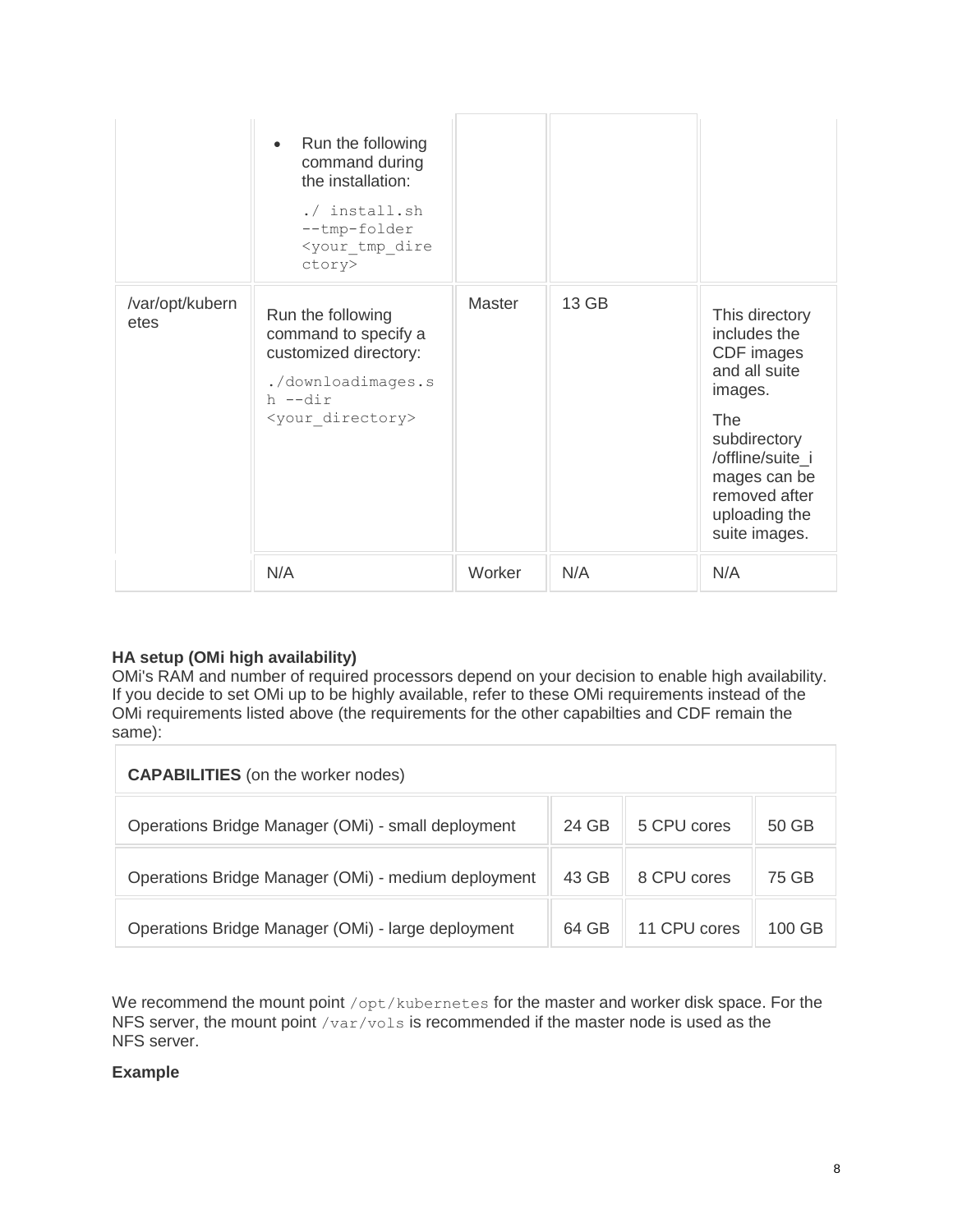You want to install OMi, BVD, and PE. You plan to run a small non-HA deployment of OMi on one worker node, and scale out BVD so that you have two BVD deployments. You want to have enough resources for OMi to be moved from one node to another, and also have enough resources to safely take down one of the worker nodes and have the other two worker nodes handle the workload. So you calculate your minimum requirements per two worker nodes.

| <b>Capability</b>           | <b>Resources</b>                            | <b>Scale out</b><br>multiplier |
|-----------------------------|---------------------------------------------|--------------------------------|
| <b>OMi</b>                  | 16 GB RAM, 4 CPU cores, 50 GB disk<br>space |                                |
| <b>BVD</b>                  | 6 GB RAM, 4 CPU cores, 30 GB disk<br>space  | 2                              |
| <b>PE</b>                   | 8 GB RAM, 4 CPU cores, 100 GB disk<br>space |                                |
| <b>SUM overall</b>          | 36 GB RAM, 16 CPU cores, 210 GB disk space  |                                |
| SUM per two worker<br>nodes | 18 GB RAM, 8 CPU cores, 105 disk space      |                                |

Each of the three worker nodes requires at least 18 GB RAM, 8 CPU cores, and 105 GB disk space.

As the master node is not used as NFS server, it requires at least 16 GB RAM, 8 CPU cores, and 200 GB disk space.

# [Meet the database requirements](https://docs.software.hpe.com/wiki/display/OB201711/Meet+the+database+requirements)

**Note** When using an external database, make sure you configure the database to accept remote connections. For external PostgreSQL databases, configure the  $pq$  hba.conf file on the PostgreSQL server.

# **Suite database requirements**

When configuring the Operations Bridge Suite, you can choose between an internal PostgreSQL database or an external PostgreSQL database.

- **Internal PostgreSQL**. There are no specific requirements for the internal PostgreSQL database.
- **External PostgreSQL**. A database for use by the Operations Bridge Suite must already be configured. The name of the database must be autopassdb. In addition, the user that accesses the database must have permission to create tables. For a list of supported PostgreSQL database versions, see the support matrix for the Operations Bridge Suite.

# **BVD database requirements**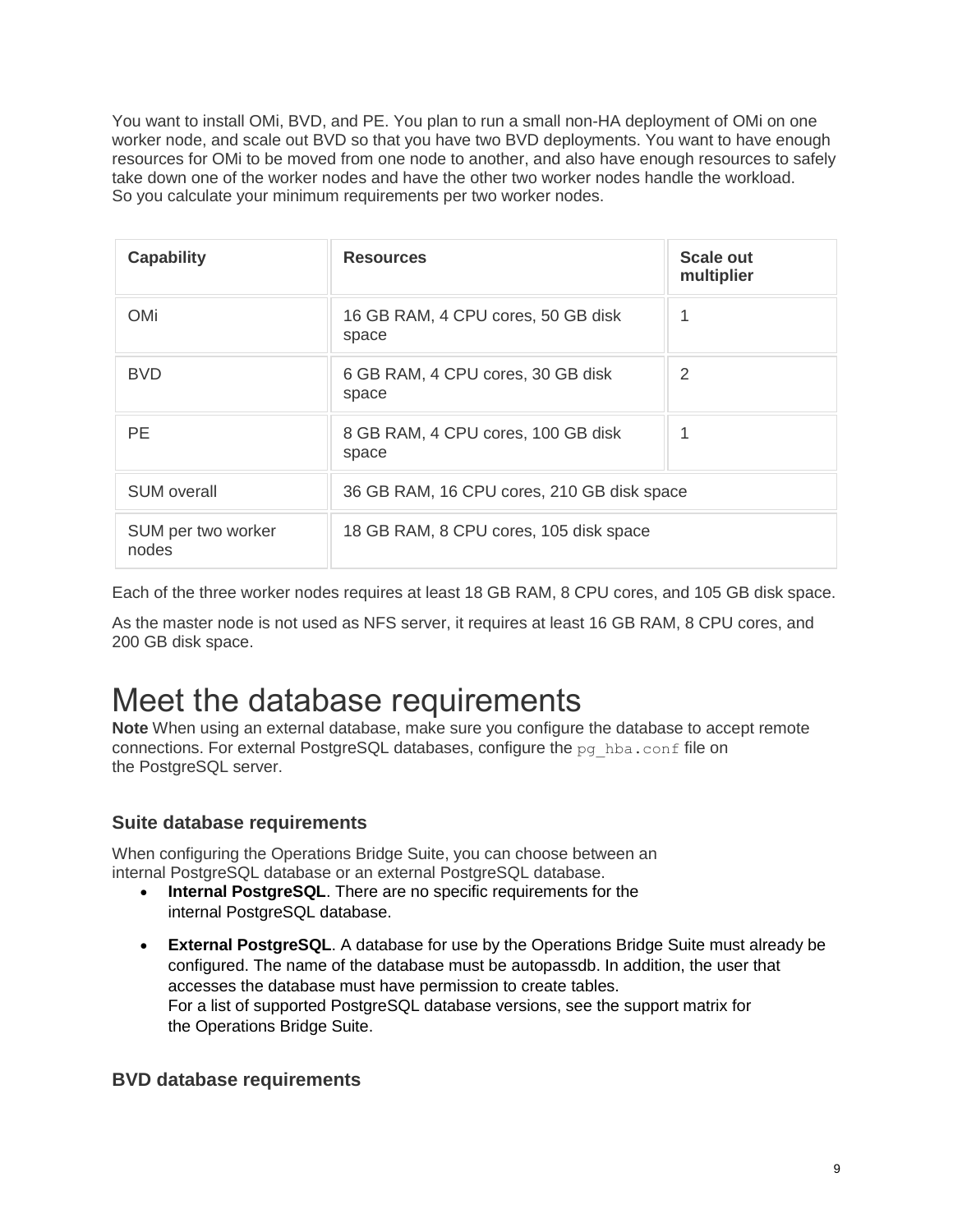BVD requires a database to store information. When configuring BVD, you can either select an internal PostgreSQL to have the database created for you, or specify an existing external PostgreSQL database.

There are no specific requirements for the internal PostgreSQL database. The database instance is installed and configured in a separate container, and database files are stored on the NFS server. The requirements for the external PostgreSQL database are as follows:

- **Hardware.** For PostgreSQL hardware requirements, see the PostgreSQL documentation available at <http://www.postgresql.org/docs/manuals/>
- **PostgreSQL version.** For a list of supported PostgreSQL database versions, see the support matrix at [Support Matrices for Operations Center products](https://softwaresupport.hpe.com/KM/KM323488) Download and extract the support matrix files, open the document SUMA.htm and select **Operations Manager i Business Value Dashboard** from the product list.
- **Installation.** For details on the PostgreSQL software installation, see the installation guide in the documentation for your specific PostgreSQL version.
- **Configuration.** A database for use by BVD must already be configured. The name of the database must not be postgres, and the database must use password for the authentication, not MD5. In addition, the user that accesses the database must have permissions to create tables.
- **Data migration.** If you were using BVD 10.12 or 10.61, specify the external PostgreSQL of your former deployment during the configuration to migrate your data to BVD 10.62 (Operations Bridge Suite 2017.11). The migrated data includes your dashboards, instances, API key, dashboard customizations, CSS customizations, and data integrations.

Do the following to migrate your data to BVD 10.63:

- 1. Stop your existing BVD deployment. BVD must no longer be active on the database.
- 2. *BVD 10.12 migrations only*. Use a database tool, for example PgAdmin, to open the BVD database.
	- a. Edit the table bvdLdapServerConfigurations.
	- b. Remove the single line that the table contains. This is the LDAP server configuration for 10.12, which is no longer required. Do **not** drop the table.
- 3. When running the Suite Installer, specify the external PostgreSQL database of your former deployment.
- 4. *Optional*. To also migrate your LDAP user permissions and assignments, specify the LDAP server you previously used for BVD during the LDAP configuration. If the same LDAP server is configured, BVD will apply the already configured permissions and role assignments. For more information about the LDAP configuration, see [Configure LDAP](https://docs.software.hpe.com/wiki/display/OB201711/Configure+LDAP+authentication)

[authentication.](https://docs.software.hpe.com/wiki/display/OB201711/Configure+LDAP+authentication)

# **PE database requirements**

Performance Engine requires an external Vertica database. If your Operations Bridge Suite container deployment includes Performance Engine and Operations Bridge Reporter, the Vertica instance is shared between OBR and PE.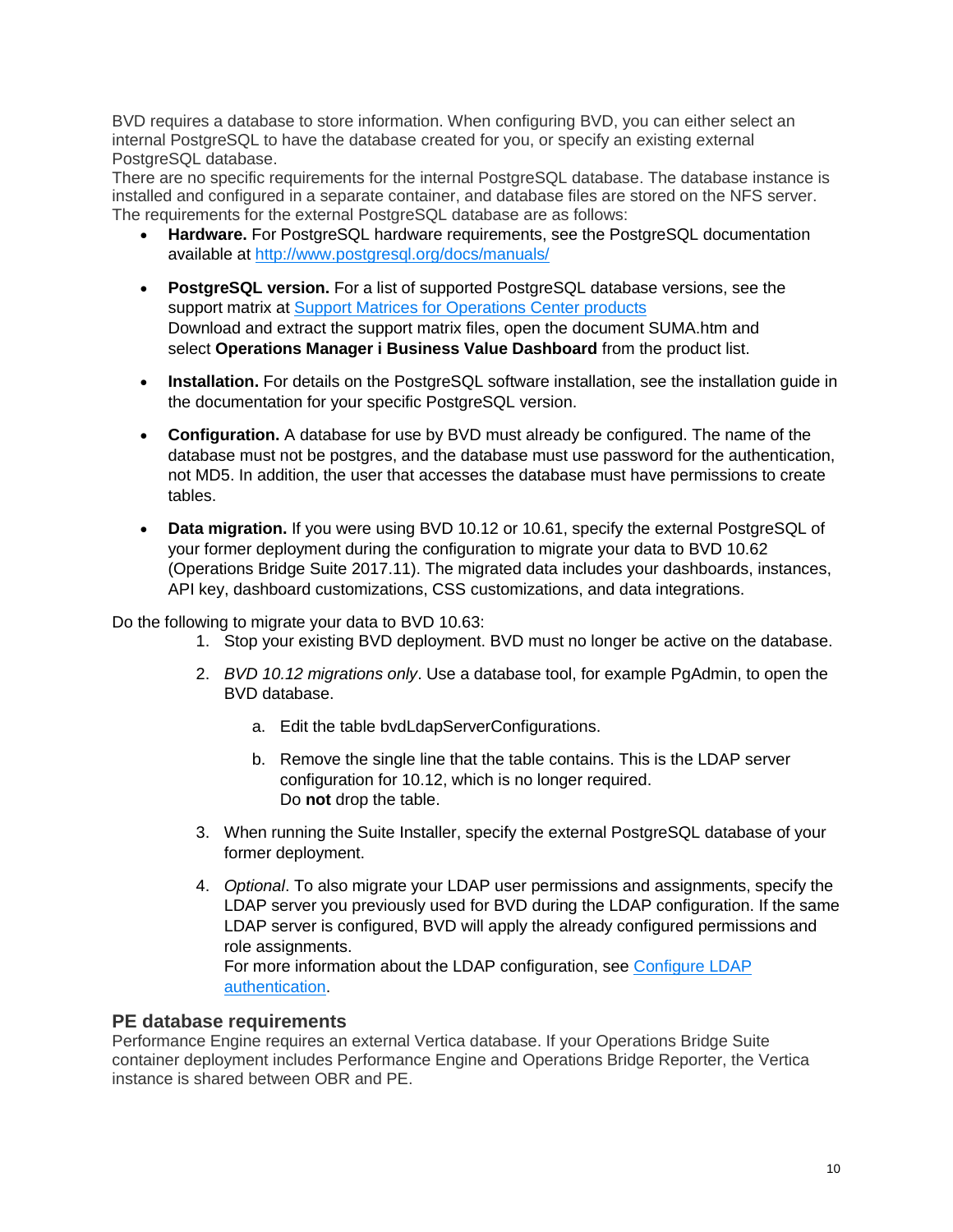Vertica does not support VMware Vmotion and Logical Volume Manager (LVM) on any system where database files are stored. We recommend VMware ESX 5.5 Hypervisor to virtualize the Vertica Analytics Platform, with VMware Tools installed on each virtual machine.

# **OBR database requirements**

Operations Bridge Reporter requires an external dedicated Vertica database. Vertica is not deployed in a container, but the resources are required for an installation of Vertica on a standalone virtual machine. Use the classic OBR installer and select **Vertica database** to install Vertica on a virtual machine. If your Operations Bridge Suite container deployment includes the Performance Engine (PE) capability, the Vertica instance can be shared between OBR and PE.

Vertica does not support VMware Vmotion and Logical Volume Manager (LVM) on any system where database files are stored. We recommend VMware ESX 5.5 Hypervisor to virtualize the Vertica Analytics Platform, with VMware Tools installed on each virtual machine.

# **OMi database requirements**

You can use an internal PostgreSQL database instance, or a remote database.

If you decide to use a remote database instance, you can preconfigure it or OMi can configure it for you. For detailed information on deploying the database servers in your system for use with OMi, and creating the databases manually, see the [OMi Help Center](https://docs.software.hpe.com/OMi) *> Develop > Prepare the database environment*.

If you decide to use an internal PostgreSQL database instance, OMi installs and configures the instance for you.

# **[Meet the software requirements](https://docs.software.hpe.com/wiki/display/OB201711/Meet+the+software+requirements)**

The following prerequisites must be met for the installation:

- Make sure that the nodes and NFS server for the installation meet the minimum system requirements. For details, see [Meet the hardware requirements.](https://docs.software.hpe.com/wiki/display/OB201711/Meet+the+hardware+requirements)
- The master and worker nodes must have a static IP address.
- The host names of the master and the worker nodes must be DNS resolvable (not only via /etc/hosts). Alternatively, it is also possible to resolve the host names / IP addresses via the following local hosts files:

# /etc/hosts

/var/vols/itom/core/baseinfra-1.0/kube-dns-hosts/hosts

- The /tmp directory of the (first) master node must have at least 2.5 GB of space available when adding worker nodes from the management portal.
- If the machine already has Docker or Kubernetes installed, uninstall them.
- $\bullet$  Make sure you configured your firewall to allow the necessary ports. For details, see Enable [a firewall on a node.](https://docs.software.hpe.com/wiki/display/OB201711/Enable+a+firewall+on+a+node)
- The following ports are needed on all nodes during and after the installation, and should not be used by another application: 383, 443, 2380, 3000, 4001, 4243, 5000, 5432, 5443, 8080, 8200, 8201, 8443, 10249, 10250, 10251, 10252, 10255, 31387, 31389.

The following ports must be open for system processes: 111 (rpcbind), 2049 (NFS), 20048 (rpc.mountd).

The installation script checks and reports if necessary ports are in use.

 The system user needs the UID and GID 1999 so that the PostgreSQL container can access the NFS share.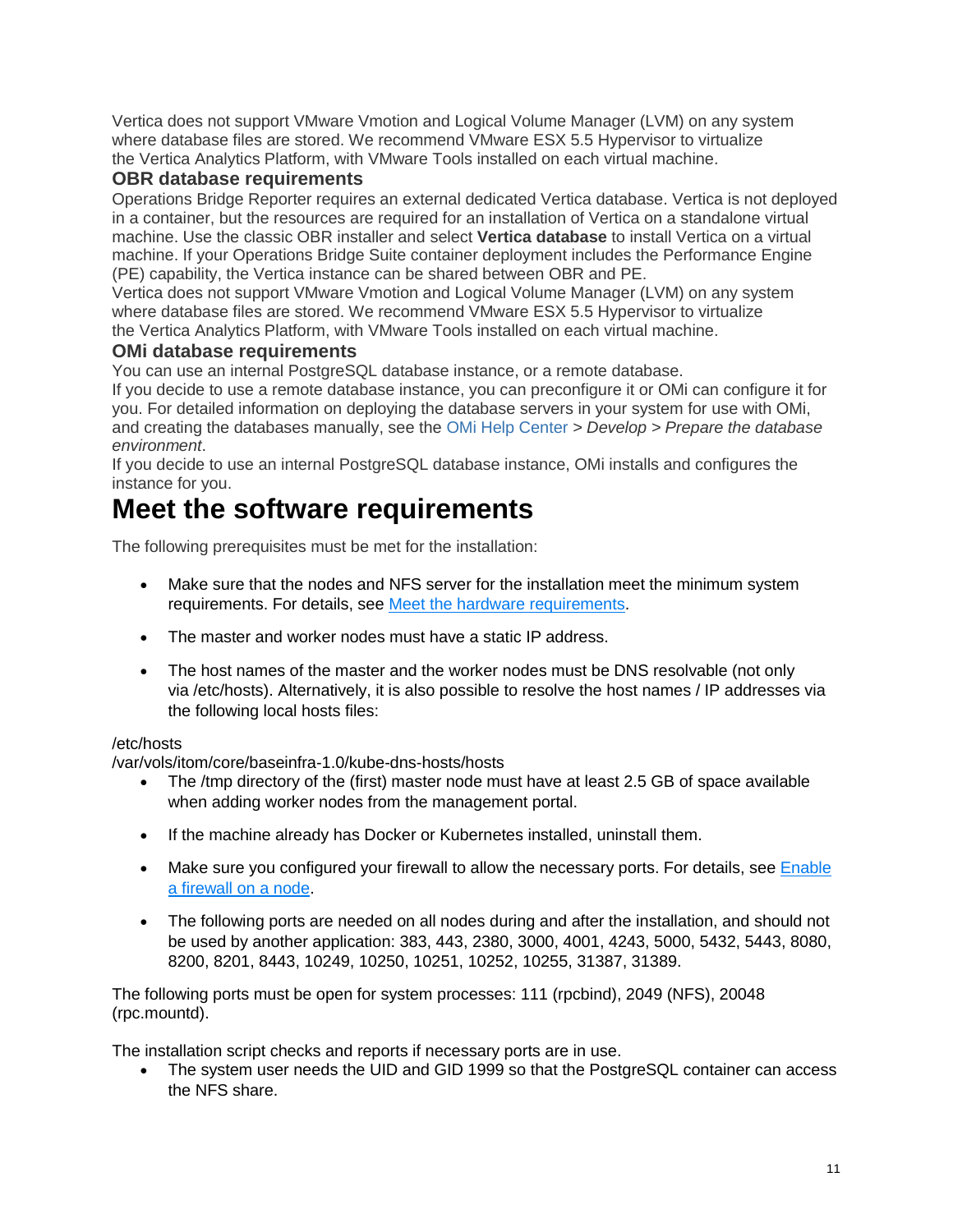• Check if you have installed the following rpm packages on all nodes:

rpm -qa | grep -E "java-1.8.0-openjdk|libgcrypt|libseccomp|libtool-ltdl|net-tools|nfs-utils|systemdlibs|device-mapper-libs|lsof|unzip|chrony|rpcbind|httpd-tools"

systemd-libs must be version 219 or higher.

If one or multiple of the packages are not installed, install them by using yum install:

yum install java-1.8.0-openjdk libgcrypt libseccomp libtool-ltdl net-tools nfs-utils systemd-libs devicemapper-libs lsof unzip chrony rpcbind httpd-tools

If you installed Chrony, run the following commands afterwards:

systemctl start chronyd

systemctl enable chronyd

 Remove the shared NFS folder if you have previously installed the Container Deployment Foundation. The default folder is /var/vols/itom/core. For example:

rm -rf /var/vols/itom/core/\*

Also remove the directory on the NFS server where you stored Operations Bridge suite data, if you previously installed the Operations Bridge Suite, for example:

rm -rf /var/vols/itom/opsbridge/\*

- The NFS server, the master nodes, and the worker nodes must be installed under the same subnet.
- Make sure that the browser cache is cleared.
- The time of the system clock on all master nodes, all worker nodes, and on the client systems must be the same. To synchronize the time on your nodes, you can, for example, use NTP or VMWare tools.
- For all processes in your /etc/ environment, make sure that https\_proxy and http\_proxy settings are not set (unset https\_proxy; unset http\_proxy). Alternatively, add the IP address of the master node to the no\_proxy list for all master and worker nodes.

**Example**: export no\_proxy="localhost,127.0.0.1,<master\_node\_IP>"

In a multiple master node deployment, add the IP address you specified in HA\_VIRTUAL\_IP (virtual IP shared by multiple master nodes) to the no\_proxy list.

Make sure that these settings are consistent on all master and worker nodes.

 If you install OBR, your environment must fulfill the external SAP BO requirements as described in the [OBR Help Center](https://docs.software.hpe.com/OBR) > Install > Installation tasks (interactive Installation Guide).

# Client system requirements

- **Web browser configuration.** The web browser must be configured as follows:
	- The browser must be set to accept third-party cookies and allow session cookies.
	- The browser must be set to enable JavaScript execution.
	- The browser must allow pop-ups from the OMi application.
	- The browser must have Java enabled to run applets.
	- Internet Explorer users must: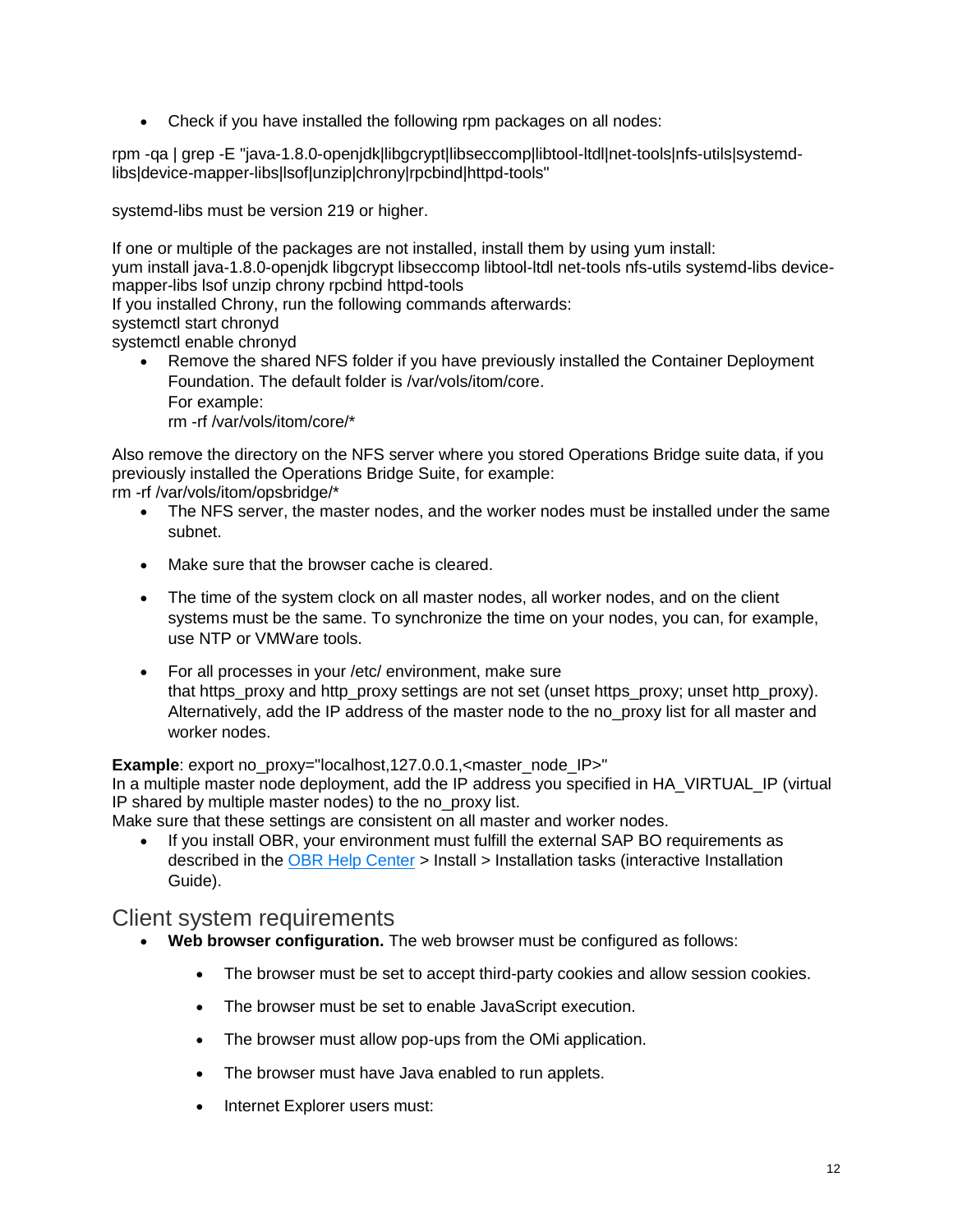- Configure the caching mechanism to automatically check for newer versions of stored web pages (**Internet options > General > Browsing history > Settings > Temporary Internet Files > Check for newer versions of stored pages: Automatically**).
- Enable the use of TLS 1.0 or later (**Internet Options > Advanced > Security**)
- Turn off Compatibility View (in Internet Explorer 11 only)
- **Fonts.** The following fonts must be installed:
	- Arial
	- Meiryo (for Japanese locales)
	- Malgun Gothic or Arial (for Korean locales)
	- SimHei or SimSun (for Simplified Chinese locales)
- **Screen resolution.** 1600x900 or higher (recommended); 1280x1024 (supported).

# **[Unzip the CDF installation package](https://docs.software.hpe.com/wiki/display/OB201711/Unzip+the+CDF+installation+package)**

To unzip and move the CDF installation package, follow these steps:

- 1. Download the CDF and Suite installation package CDF1710-00292-15001-install.zip from the location that was communicated to you after obtaining your license and sending your Docker ID via email. For more information, see [Enable your Docker Hub account.](https://docs.software.hpe.com/wiki/display/OB201711/Enable+your+Docker+Hub+account)
- 2. Move or copy the installation package (CDF1710-00292-15001-install.zip) to the master node, then unzip the file and the HPESW\_ITOM\_Suite\_Platform\_<version>.zip file it contains to a temporary directory.

# For example:

unzip CDF1710-00292-15001-install.zip unzip HPESW\_ITOM\_Suite\_Platform\_2017.10.00292.zip -d ITOM In the following Container Deployment Foundation installation steps, the temporary directory HPESW\_ITOM\_Suite\_Platform\_<version> will be referred to as <*foundation\_temp\_dir*>. The CDF installation package includes Docker und Kubernetes binaries.

# **[Install the suite](https://docs.software.hpe.com/wiki/display/OB201711/Install+the+suite)**

The Operations Bridge Suite must be deployed on the Container Deployment Foundation (CDF), where you can deploy and administer suites.

Follow these steps to install CDF and the suite:

- [Configure the install.properties file](https://docs.software.hpe.com/wiki/display/OB201711/Configure+the+install.properties+file)
- [Optional. Install an NFS server](https://docs.software.hpe.com/wiki/display/OB201711/Optional.+Install+an+NFS+server)
- [Install CDF on the \(first\) master node](https://docs.software.hpe.com/wiki/display/OB201711/Install+CDF+on+the+%28first%29+master+node)
- [Configure CDF](https://docs.software.hpe.com/wiki/display/OB201711/Configure+CDF)
- [Configure the suite](https://docs.software.hpe.com/wiki/display/OB201711/Configure+the+suite)
- [Install CDF on additional master nodes](https://docs.software.hpe.com/wiki/display/OB201711/Install+CDF+on+additional+master+nodes)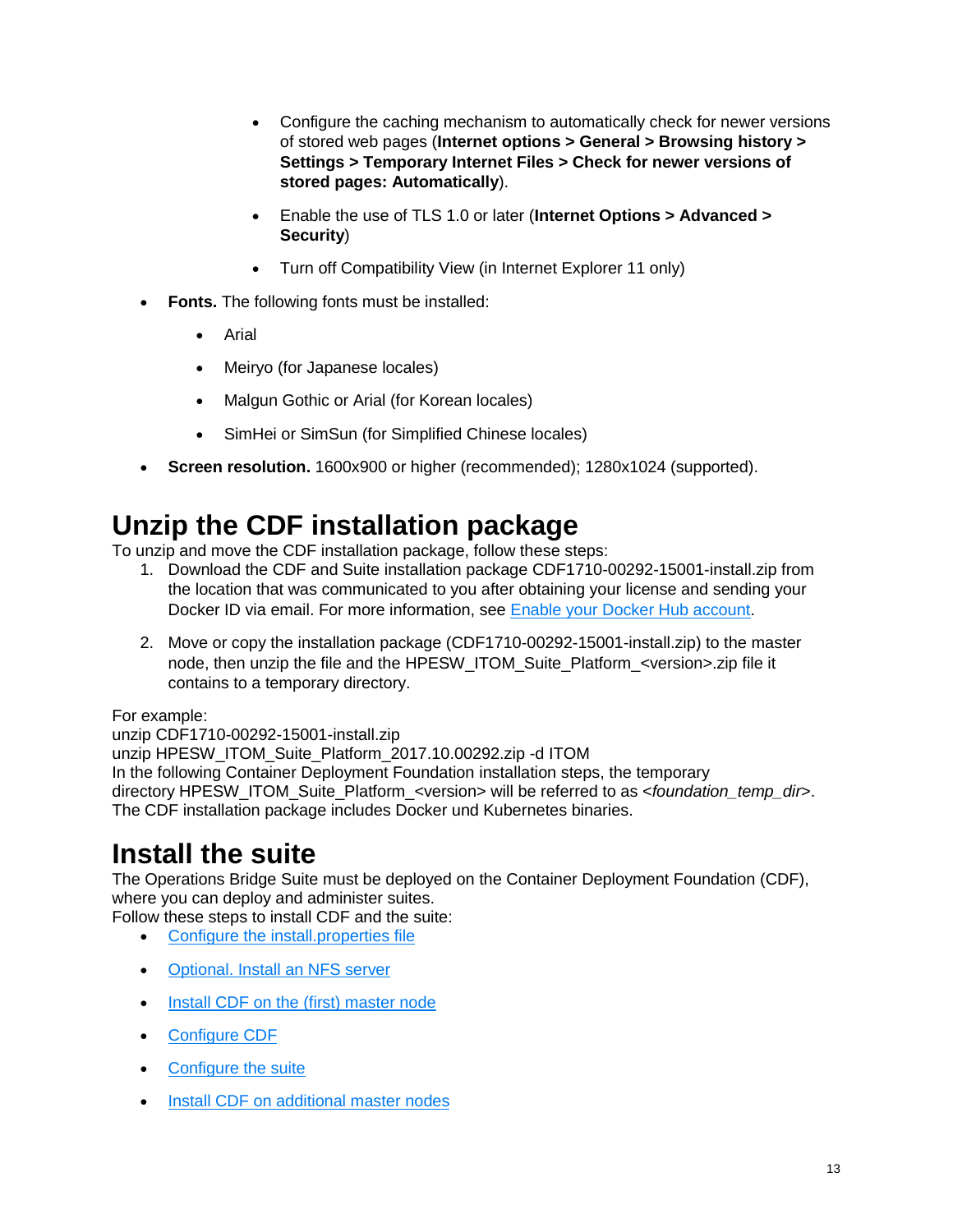- [Activate a suite license](https://docs.software.hpe.com/wiki/display/OB201711/Activate+a+suite+license)
- [Verify the suite installation](https://docs.software.hpe.com/wiki/display/OB201711/Verify+the+suite+installation)

# **[Configure the install.properties file](https://docs.software.hpe.com/wiki/display/OB201711/Configure+the+install.properties+file)**

On the (first) master node, go to the <foundation\_temp\_dir> directory, and edit the install.properties file. The parameter **HA\_VIRTUAL\_IP** is mandatory if you want to install multiple master nodes. To specify the **HA\_VIRTUAL\_IP**, you can configure it in the install.properties file. Alternatively, you can add the **--ha-virtual-ip** command line option when running the .**/install** command during the CDF installation.

Other than **HA\_VIRTUAL\_IP**, all other parameters are optional. You can leave them empty to use the default values.

| HA VIRTUAL IP            | Sets up a virtual IP address (single IPv4 address<br>enclosed in double quotes) when setting up multiple<br>master nodes.<br>A virtual IP (VIP) is an IP address that is shared by all<br>members of a HA server pool. The VIP is used for the<br>connection redundancy by providing fail-over for one<br>machine. When a member of the pool goes down, the<br>other pool member takes over the VIP address and<br>responds to requests sent to the VIP.<br>The VIP and each pool member must exist in the<br>same sub-net. Since the VIP does not correspond to<br>an actual physical network interface, users do not<br>need to make any configuration. They only need to<br>provide a virtual IP address and make sure that the<br>IP address is not occupied before the installation. The<br>requests to the API server should be sent to a VIP for<br>higher availability.<br>Example:<br>HA VIRTUAL IP=18.16.10.9 | Mandatory<br>only if you are<br>using multiple<br>master nodes |
|--------------------------|-------------------------------------------------------------------------------------------------------------------------------------------------------------------------------------------------------------------------------------------------------------------------------------------------------------------------------------------------------------------------------------------------------------------------------------------------------------------------------------------------------------------------------------------------------------------------------------------------------------------------------------------------------------------------------------------------------------------------------------------------------------------------------------------------------------------------------------------------------------------------------------------------------------------------|----------------------------------------------------------------|
| K8S HOME                 | Specifies the installation directory (fully-qualified<br>directory) for the core platform binaries.<br>Example:<br>K8S HOME=/opt/kubernetes                                                                                                                                                                                                                                                                                                                                                                                                                                                                                                                                                                                                                                                                                                                                                                             | Optional                                                       |
| KEEPALIVED NOPRE<br>EMPT | Specifies whether the Keepalived is in preempt mode.<br>When the Keepalived is in preempt mode, VERP will<br>preempt a lower priority machine when a higher<br>priority machine comes online. When the Keepalived<br>is in nopreempt mode, it allows the lower priority<br>machine to maintain the master role even when a                                                                                                                                                                                                                                                                                                                                                                                                                                                                                                                                                                                              | Optional                                                       |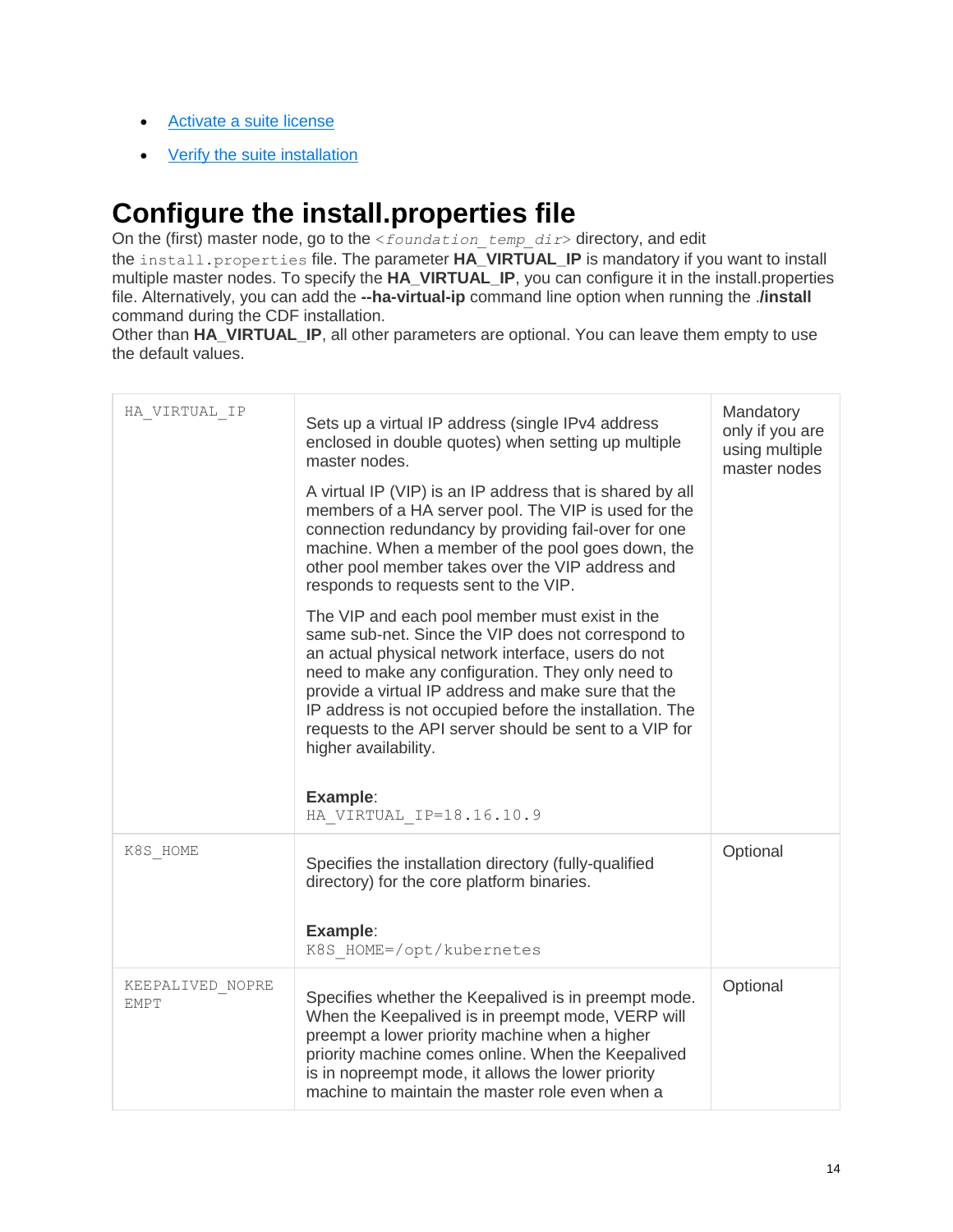|                         | higher priority machine comes back online. By default,<br>the value of KEEPALIVED_NOPREEMPT is true.<br><b>Example:</b><br>KEEPALIVED NOPREEMPT=false                                                                                                                                                                                                                                                                                                                                     |          |
|-------------------------|-------------------------------------------------------------------------------------------------------------------------------------------------------------------------------------------------------------------------------------------------------------------------------------------------------------------------------------------------------------------------------------------------------------------------------------------------------------------------------------------|----------|
| MASTER API PORT         | Specifies the HTTP port for the Kubernetes (K8S) API<br>server.<br>If you want to use K8S, you must dock to the K8S API<br>server. The kubect1 command line tool<br>communicates with the K8S server.<br>Example:<br>MASTER_API_PORT=8080                                                                                                                                                                                                                                                 | Optional |
| MASTER API SSL P<br>ORT | Specifies the HTTPS port for the K8S API server.<br>If you want to use K8S, you must dock to the K8S API<br>server. The kubect1 command line tool<br>communicates with the K8S server.<br>Example:<br>MASTER API SSL PORT=8443                                                                                                                                                                                                                                                            | Optional |
| THINPOOL DEVICE         | Specifies the path to a Docker device mapper storage<br>driver.<br>To configure the thinpool device, see the Docker<br>documentation.<br>If this parameter is specified, the installation will use<br>the devicemapper(direct-lvm) Docker storage driver. If<br>it is not specified, the installation will use<br>devicemapper(loop). For production<br>environments, Micro Focus recommends<br>devicemapper (direct-lvm).<br>Example:<br>THINPOOL DEVICE=/dev/mapper/docker-<br>thinpool | Optional |
| DOCKER HTTP PROX<br>Y   | Specifies the proxy settings for Docker. Configure this<br>parameter if access to the Docker hub or registry<br>requires a proxy (the default value is no proxy). The<br>value of the parameter is any valid HTTP proxy URL.<br>When you install suites and launch containers on<br>Docker inside the K8S cluster, you may need to                                                                                                                                                        | Optional |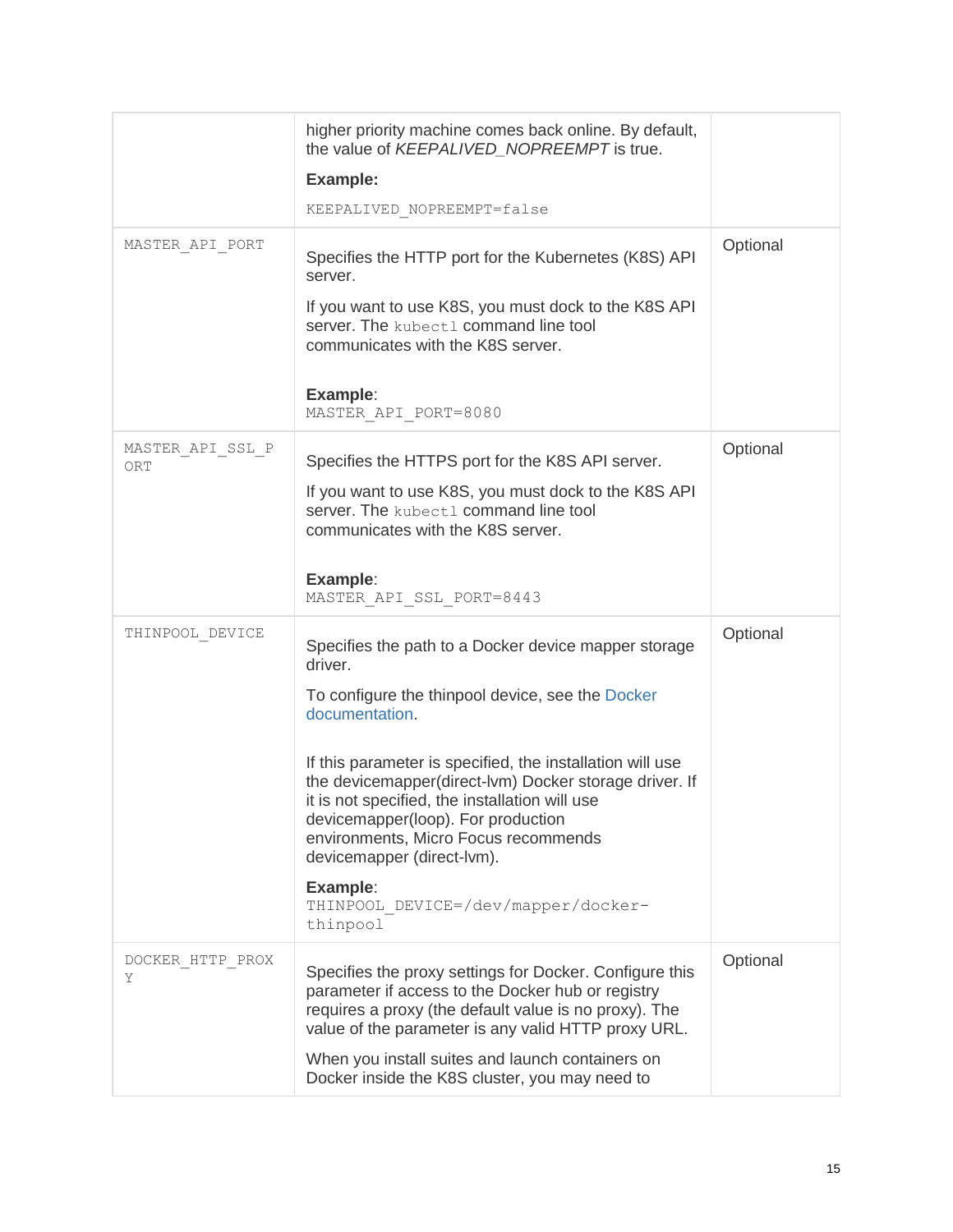|                         | download the images from the internet, for which you<br>need to use proxies.<br>Example:<br>DOCKER HTTP PROXY="http://web.proxy.host.domai                                                                                                                                                                                                          |                                                                                                        |
|-------------------------|-----------------------------------------------------------------------------------------------------------------------------------------------------------------------------------------------------------------------------------------------------------------------------------------------------------------------------------------------------|--------------------------------------------------------------------------------------------------------|
|                         | n:8080"                                                                                                                                                                                                                                                                                                                                             |                                                                                                        |
| DOCKER HTTPS PRO<br>ΧY  | Specifies the proxy settings for Docker. Configure this<br>parameter if access to the Docker hub or registry<br>requires a proxy (the default value is no proxy). The<br>value of the parameter is any valid HTTPS proxy<br>URL.<br>When you install suites and launch containers on<br>Docker inside the K8S cluster, you may need to              | Optional                                                                                               |
|                         | download the images from the internet, for which you<br>need to use proxies.                                                                                                                                                                                                                                                                        |                                                                                                        |
|                         | Example:<br>DOCKER HTTPS PROXY="https://web.proxy.host.dom<br>ain:8080"                                                                                                                                                                                                                                                                             |                                                                                                        |
| DOCKER NO PROXY         | Specifies the IPv4 address or FQDN that does not<br>need the proxy settings for Docker.                                                                                                                                                                                                                                                             | Optional                                                                                               |
|                         | Example:<br>DOCKER NO PROXY=127.0.0.1                                                                                                                                                                                                                                                                                                               |                                                                                                        |
| FLANNEL BACKEND<br>TYPE | Specifies the backend type of the flannel network. The<br>acceptable values for this parameter are host-gw<br>and vxlan. By default, the value is host-gw.<br>When setting up CDF cluster nodes in different<br>subnets, set this parameter to $vxlan$ . When setting<br>up CDF cluster nodes in the same subnet, set this<br>parameter to host-qw. | Mandatory onl<br>y if you install<br>CDF on a<br>node that has<br>more than one<br>network<br>adapter. |
|                         | Example:                                                                                                                                                                                                                                                                                                                                            |                                                                                                        |
|                         | FLANNEL_BACKEND_TYPE=host-gw                                                                                                                                                                                                                                                                                                                        |                                                                                                        |
| ${\tt FLANNEL\_IFACE}$  | Specifies the IPv4 address or the interface name for<br>the Docker inter-host communication to use. This<br>setting is used when the nodes have more than one<br>network adapter.                                                                                                                                                                   | Mandatory<br>only if you<br>install CDF on<br>a node which<br>has more than<br>one network<br>adapter. |
|                         | Example:<br>FLANNEL_IFACE=10.10.10.10                                                                                                                                                                                                                                                                                                               |                                                                                                        |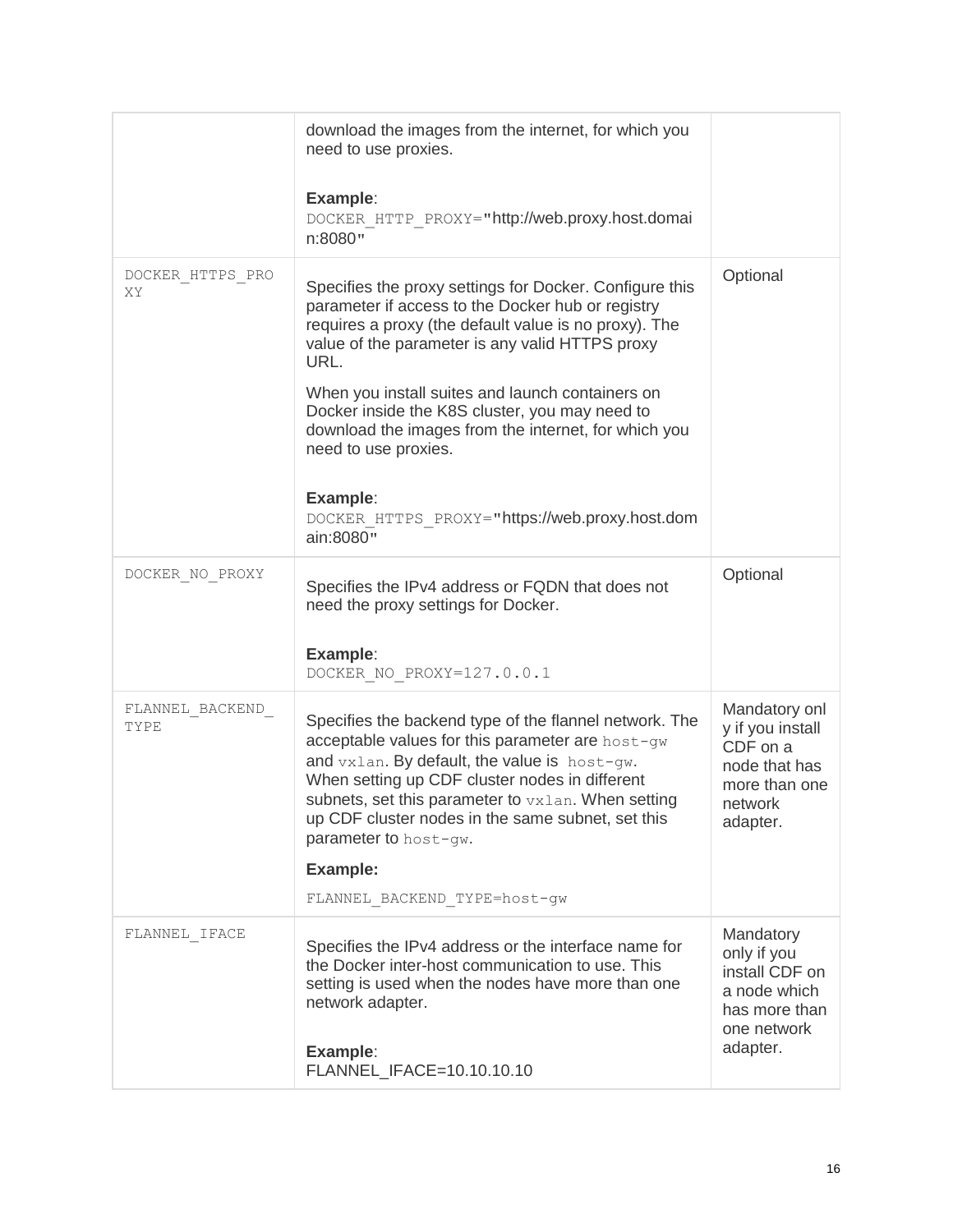| REGISTRY ORGNAME | Specifies the organization name where the suite<br>images are placed. The default name<br>is hpeswitomsandbox.<br>Example:<br>REGISTRY ORGNAME=hpeswitom                                                                                                                                   | Optional                                                                |
|------------------|--------------------------------------------------------------------------------------------------------------------------------------------------------------------------------------------------------------------------------------------------------------------------------------------|-------------------------------------------------------------------------|
| CLOUD PROVIDER   | Specifies the cloud provider when installing<br>the CDF on a cloud server.<br>Example:<br>CLOUD PROVIDER=AWS                                                                                                                                                                               | Optional                                                                |
| AWS REGION       | Specifies the AWS region to use when choosing AWS<br>as the cloud provider. The default value of this<br>parameter is an empty string.<br>Example:<br>AWS REGION=us-east-1                                                                                                                 | Mandatory<br>only if you<br>choose AWS<br>as the cloud<br>provider.     |
| AWS MASTER NODES | List the Pv4 address or FQDN of cluster master nodes<br>for AWS provider.<br>Example:<br>AWS MASTER NODES=10.10.10.10 10.10.10.11<br>10.10.10.12                                                                                                                                           | Mandatory<br>only if you<br>install multiple<br>master nodes<br>on AWS. |
| SYSTEM USER ID   | Specifies the user ID that is used to start the process<br>in container. By default, the value is 1999.<br>The value of the SYSTEM_USER_ID is between<br>100000 and 2000000000. This value must be the<br>same value of the NFS folder owner's user ID.<br>Example:<br>SYSTEM USER ID=1999 | Optional                                                                |
| SYSTEM GROUP ID  | Specifies the group ID that is used to start the process<br>in container. By default, the value is 1999.<br>Example:<br>SYSTEM GROUP ID=1999                                                                                                                                               | Optional                                                                |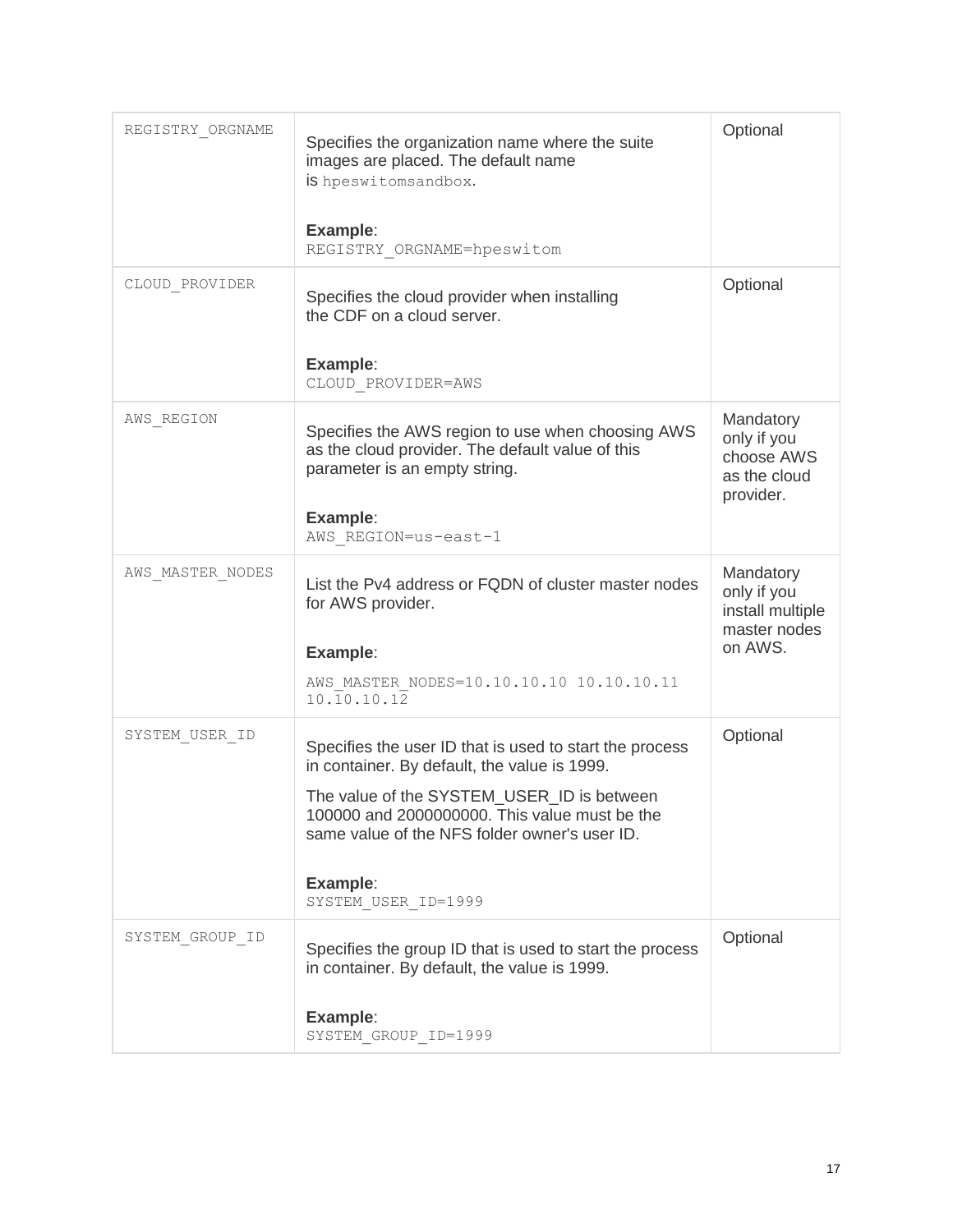| TMP FOLDER | Specifies the absolute path of the temporary folder for<br>placing temporary files. By default, it is /temp. |  |
|------------|--------------------------------------------------------------------------------------------------------------|--|
|            | Example:<br>TMP FOLDER=/tmp                                                                                  |  |

# **[Optional. Install an NFS server](https://docs.software.hpe.com/wiki/display/OB201711/Optional.+Install+an+NFS+server)**

The Container Deployment Foundation requires an NFS server. You can either use the master node as the NFS server or you can set up a separate NFS server. The latter is recommended for production environments.

To install a dedicated NFS server, you can use any operating system that provides NFS. Additionally, the NFS server must meet the following hardware requirements: 16 GB RAM, 8 CPU cores, and 100 GB free disk space.

If you want to use the master node as the NFS server instead, skip this step and go to [Install](https://docs.software.hpe.com/wiki/display/OB201711/Install+CDF+on+the+%28first%29+master+node)  ITOM [CDF on the \(first\) master node.](https://docs.software.hpe.com/wiki/display/OB201711/Install+CDF+on+the+%28first%29+master+node)

# NFS directories overview

The following NFS directories must be set up during the installation:

| <b>Exported NFS file</b><br>system | <b>Proposed directory</b> | <b>Content</b>                                                        |
|------------------------------------|---------------------------|-----------------------------------------------------------------------|
| $\langle CDF~core\rangle$          | /var/vols/itom/core       | CDF related configuration and data files.                             |
| <opsbridge config=""></opsbridge>  | /var/vols/itom/conf       | Operations Bridge Suite related<br>configuration files.               |
| <opsbridge data=""></opsbridge>    | /var/vols/itom/data       | <b>Operations Bridge Suite related</b><br>database and runtime files. |
| <opsbridge log=""></opsbridge>     | /var/vols/itom/log        | Operations Bridge Suite related log files.                            |

Depending on the capabilities you want to deploy, you might have to configure additional volumes later on.

# **Installation**

Follow the steps below for the installation:

- 1. Install the NFS server: yum install -y nfs-utils
- 2. Create a directory to store the CDF data, and adapt the directory permissions:

mkdir -p <*CDF\_core*> chown -R 1999:1999 <*CDF\_core*>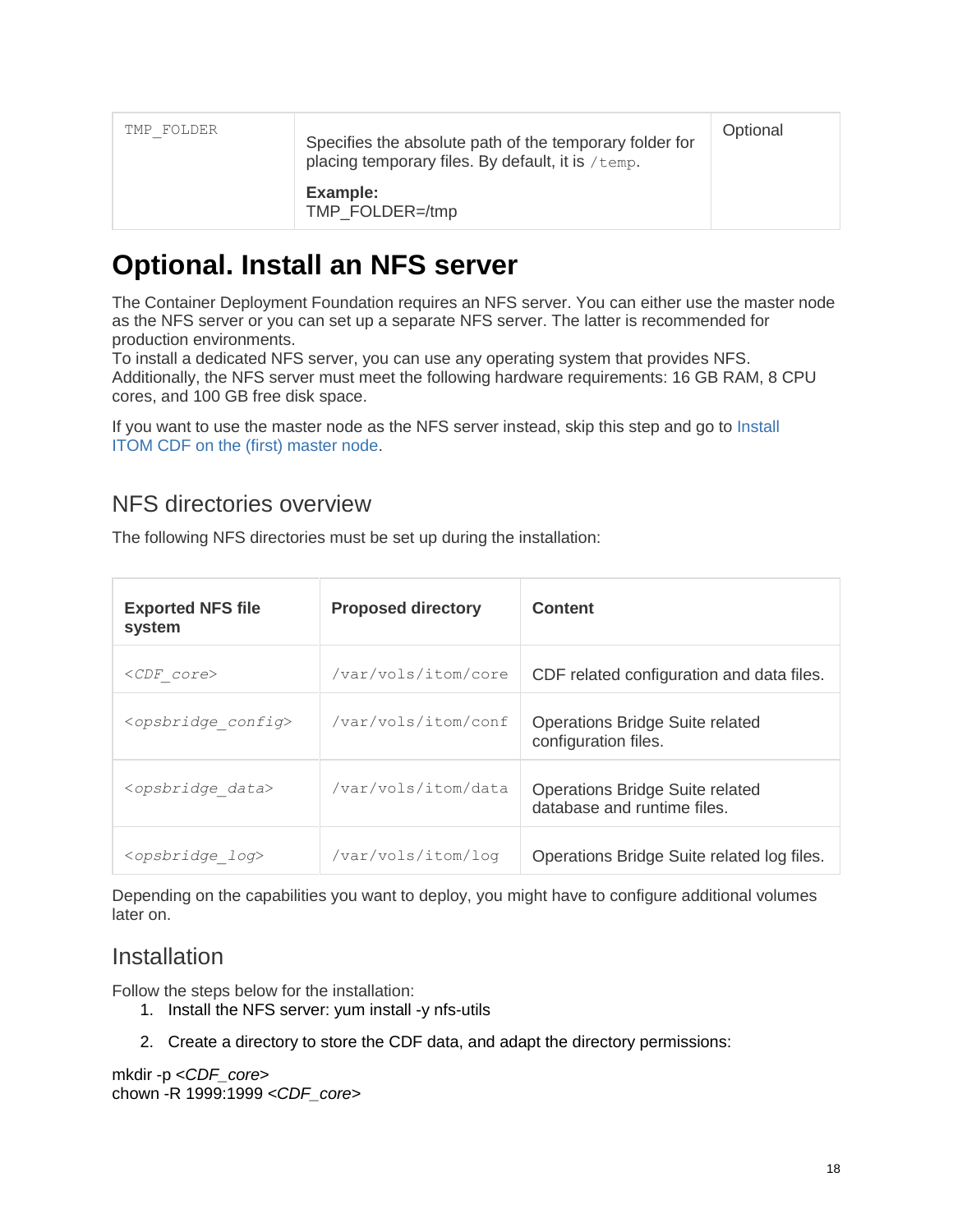If you expose a folder that is not named core, specify the exposed folder when installing CDF.

3. Create directories to store the suite configuration data, the database data, and the log data, and adapt the directory permissions:

mkdir -p <*opsbridge\_config*> mkdir -p <*opsbridge\_data*> mkdir -p <*opsbridge\_log*> chown 1999:1999 <*opsbridge\_config*> chown 1999:1999 <*opsbridge\_data*> chown 1999:1999 <*opsbridge\_log*>

4. Configure the NFS sharing of the CDF and suite directories:

echo "<*CDF\_core*>\*(rw,sync,anonuid=1999,anongid=1999,all\_squash)" >> /etc/exports echo "<*opsbridge\_config*> \*(rw,sync,anonuid=1999,anongid=1999,all\_squash)" >> /etc/exports echo "<*opsbridge\_data*> \*(rw,sync,anonuid=1999,anongid=1999,all\_squash)" >> /etc/exports echo "<*opsbridge\_log*> \*(rw,sync,anonuid=1999,anongid=1999,all\_squash)" >> /etc/exports

5. Restart the NFS service to activate the directory sharing:

exportfs -ra

Do the following to check what has been exported:

- 1. Disable the firewall on the NFS server.
- 2. Restart the NFS service by running the following commands:

systemctl restart rpcbind systemctl enable rpcbind systemctl restart nfs-server systemctl enable nfs-server

3. Run exportfs

# **[Install CDF on the \(first\) master node](https://docs.software.hpe.com/wiki/display/OB201711/Install+CDF+on+the+%28first%29+master+node)**

The following steps describe how to install the Container Deployment Foundation on the (first) master node.

- 1. Make sure you have already downloaded the installation package to a temporary directory on all master nodes. For details, see Unzip the ITOM [CDF installation package.](https://docs.software.hpe.com/wiki/display/OB201711/Unzip+the+CDF+installation+package)
- 2. Unzip the zip file on the master node.

In the following installation steps, the directory containing the installed Container Deployment Foundation files (/opt/kubernetes by default) will be referred to as <*foundation\_install\_dir*>.

- 3. *Skip this step if you use a dedicated NFS server*. If you did not install a dedicated NFS server, you must set up the first master node as the NFS server.
	- a. On the master node, run the following command to set up the core NFS share:

<*foundation\_temp\_dir*>/scripts/setupNFS.sh

b. Then run the following command to set up the Operations Bridge NFS share: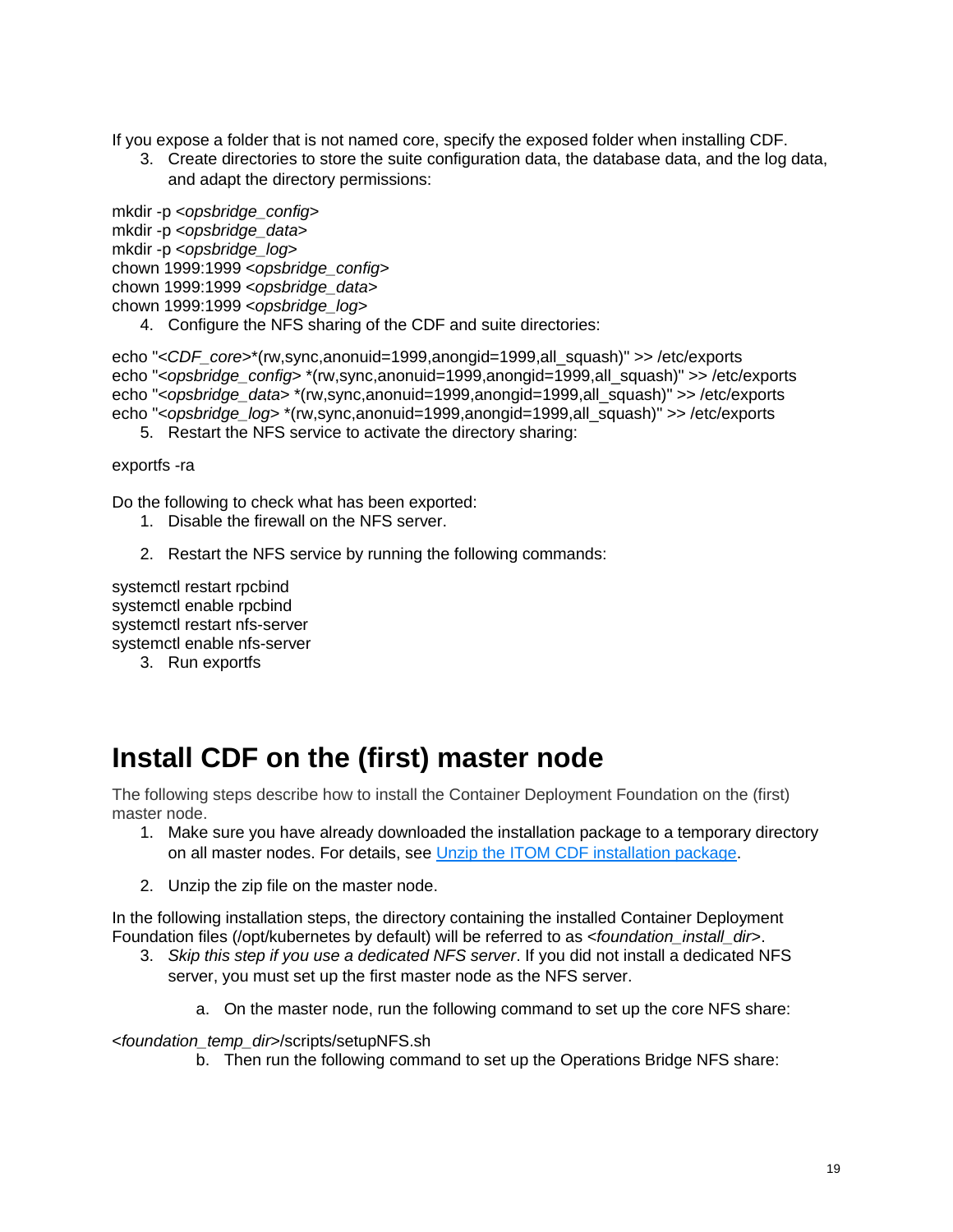<*foundation\_temp\_dir*>/scripts/setupNFS.sh <*opsbridge\_config*> <*foundation\_temp\_dir*>/scripts/setupNFS.sh <*opsbridge\_data*> <*foundation\_temp\_dir*>/scripts/setupNFS.sh <*opsbridge\_log*> Replace <*opsbridge\_config*>, <*opsbridge\_data*>, and <*opsbridge\_log*> with the directory names of your choice, located at /var/vols/itom/. For more information, see [NFS directories overview.](https://docs.software.hpe.com/wiki/display/OB201711/Optional.+Install+an+NFS+server#Optional.InstallanNFSserver-directories)

4. On the (first) master node, access the *<foundation temp dir*> directory, and run the following command:

./install -m opsbridge-2017.11-metadata.tar.gz

Enter the administrator's password and wait until the installation on the first master node is complete. You can check the installation log at /opt/kubernetes/install-<date><time>.log

5. If you chose to use an external database in the install.properties file, enter the database user name, password (and schema for EXTERNAL\_ORA) when prompted.

# **[Configure CDF](https://docs.software.hpe.com/wiki/display/OB201711/Configure+CDF)**

After installing CDF on the (first) master node, configure CDF on the management portal as follows:

- 1 [Select](https://docs.software.hpe.com/wiki/display/OB201711/Configure+CDF#ConfigureCDF-select)
- 2 [Download](https://docs.software.hpe.com/wiki/display/OB201711/Configure+CDF#ConfigureCDF-download)
- 3 [Prepare](https://docs.software.hpe.com/wiki/display/OB201711/Configure+CDF#ConfigureCDF-prepare)
- 4 [Configure/Deploy](https://docs.software.hpe.com/wiki/display/OB201711/Configure+CDF#ConfigureCDF-configure)

# 1 - Select

Start the configuration by selecting the suite, capabilities, deployment size, and so on.

1. Log on to the management portal by using the admin credentials you specified earlier:

### http://<hostname>:3000

The <hostname> is the FQDN of your (first) master node.

- 2. Select a suite version from the drop-down list and click **Next**.
- 3. Agree to the license terms and click **Next**.
- 4. Select the suite capabilities you want to install and click **Next**.

When installing the Operations Bridge Suite Premium, you can select the following capabilities: **Operations Bridge Manager**. Operations Bridge Manager (OMi) provides the ability to sense, analyze and adapt to manage IT services that support digital business. With advanced event correlation, log intelligence, predictive analytics and automation you can remediate issues across all your technologies to prioritize business targets.

**Performance Engine**. The Performance Engine (PE) is an add-on component of Operations Bridge Manager (OMi) that provides streaming of custom metrics and system metrics in a large scale environment.

**Business Value Dashboard**. Business Value Dashboard (BVD) brings your data to life. Use BVD to create custom, flexible dashboards that visualize information in an appealing way and that can be accessed anywhere, anytime, from any device. Incorporate your own graphics, add color to identify status, and receive real-time updates—so you always understand the value driven by your IT environment.

**Operations Bridge Reporter**. Operations Bridge Reporter (OBR) is a solution based on the Big Data technology Vertica and has been built to specifically address the challenges of reporting in dynamic IT environments. In addition to consolidating performance data and metrics from multiple domain-focused collectors, Operations Bridge Reporter also collects and collates specific information on the relationships between the IT elements and the business services.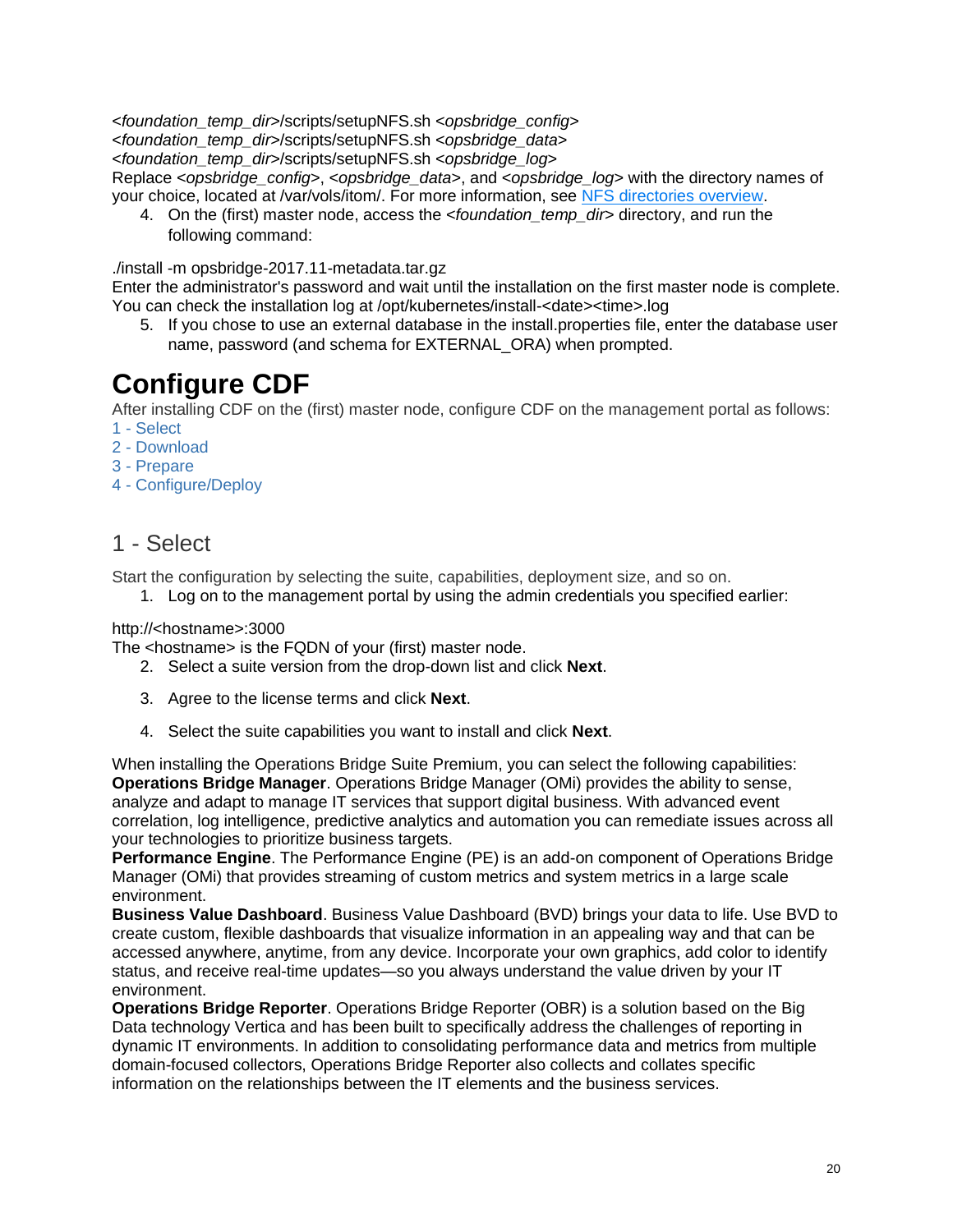5. Specify the database that CDF will use for the service connection and run-time data of the suite.

When you choose PostgreSQL or Oracle as the database, make sure that the database is empty.

- 6. Select a deployment size according to your environment and click **Next**.
- 7. *Optional*. Specify the external host name and port that will be used to access the management portal. By default, the external host name and port are those of the first installed master node. Click **Use custom certificates** to upload custom certificates for the ingress. Click **Next**.
- 8. *Optional*. Click **Make master highly available** if you want to add one or two additional master nodes. For each additional master node, enter the host name or IPv4 address, the user name, password, and (optionally) the ThinPool Device path and Flannel IFace if you have multiple active network interfaces.
- 9. You can click **Allow suite workload to be deployed on the master node** (not recommended) to deploy the worker load on the master node. In that case, you do not have to add worker nodes. For each worker node, click **Add** and specify the type, the host name or IP address, the user name, the password, and (optionally) the ThinPool Device path and Flannel IFace if you have multiple active network interfaces. Click **Save**, and then **Next** once you have added all worker nodes.
- 10. Specify the FQDN of the dedicated NFS server or your (first) master node. Then specify the mount points / exported paths for the NFS volumes db-volume, log-volume, and confvolume. Additionally, if you install OMi, configure the mount points required for the StatefulSet pods omi-volume-0 and omi-volume-1. Click **Validate** for each file system, then click **Next** to continue.
- 11. Click **Yes** to go to the next configuration section. You cannot go back to the Select phase after clicking Yes.

# 2 – Download

You must download the suite images from Docker Hub and import the images to the local registry of the (first) master node. If your first master node has internet ac[cConfigure the suitee](https://docs.software.hpe.com/wiki/display/OB201711/Configure+the+suite)ss, follow the next steps. If it does not have internet access, see [Download suite images to another machine.](https://docs.software.hpe.com/wiki/display/OB201711/Download+suite+images+to+another+machine)

- 1. Select Offline Download and click **Next**.
- 2. Read the instructions for the offline download and click **Next**.
- 3. Click **Get script package** to download a zip file, and click **Next**.
- 4. Copy the downloaded zip file to the suite image directory. By default, the suite image directory is **/var/opt/kubernetes/offline/suite\_images***.*
- 5. Download the suite images as follows:
	- a. Extract the zip package to a local directory.
	- b. Navigate to the **offline\_image\_download** directory and run the following command: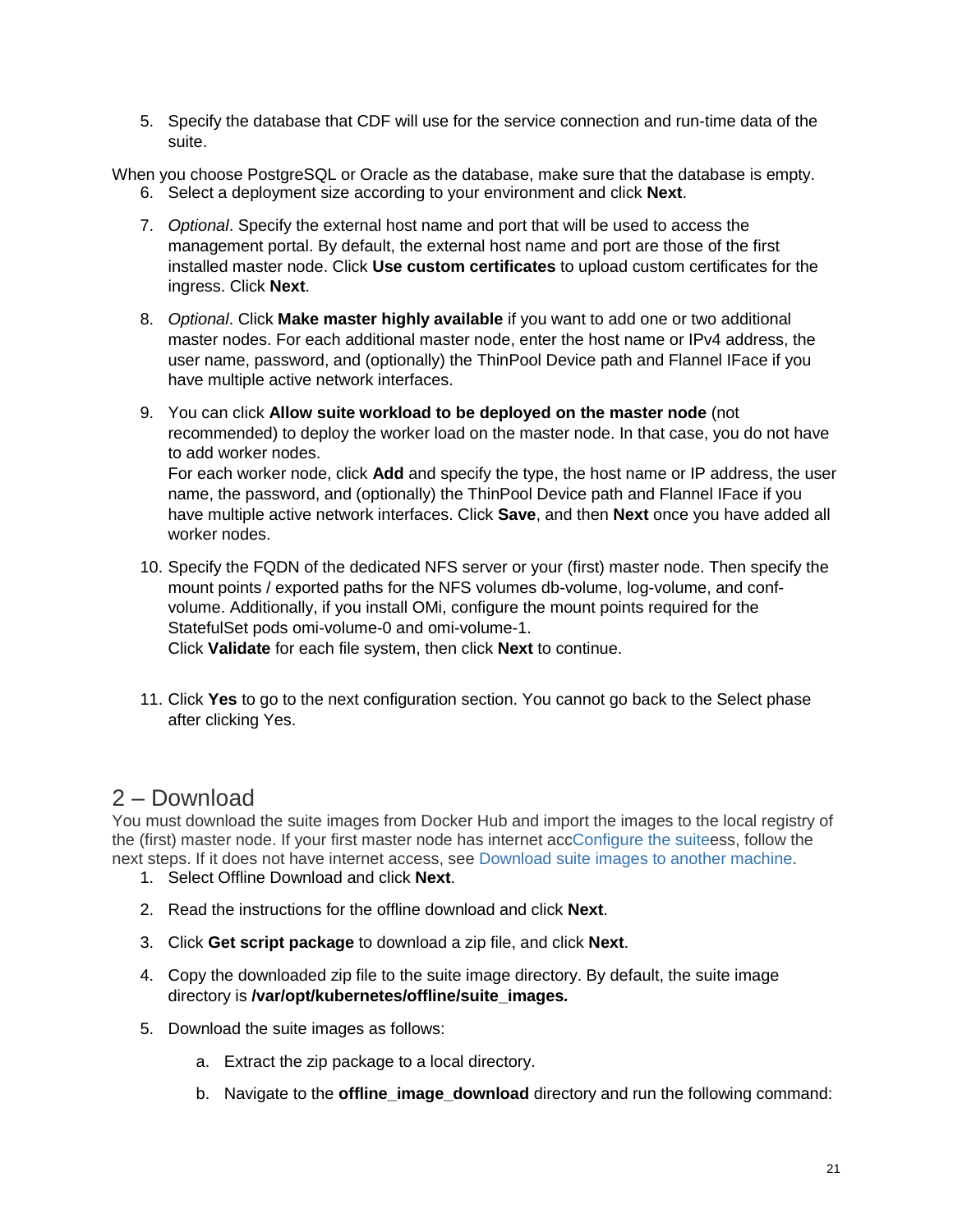./downloadimages.sh

You are prompted for the following information:

| <b>Suite</b>              | OpsBridge                                                                                                                                                                                                    |
|---------------------------|--------------------------------------------------------------------------------------------------------------------------------------------------------------------------------------------------------------|
| User name and<br>password | Enter your Docker Hub account credentials.<br>If the master node does not have an internet connection, press Ctrl+C, and<br>continue with the steps described in Download suite images to another<br>machine |
| <b>Suite version</b>      | Enter the suite version you want to install, for example 2017.11                                                                                                                                             |

- 6. Import the suite images as follows:
	- a. Navigate to the **<***K8S\_home***>/scripts/** directory (by default, this is **/opt/kubernetes/scripts**).
	- b. Run the following command:

./uploadimages.sh

- c. Wait until the images are successfully imported.
- 7. Go back to the management portal, and click **Next**. Check how many suite images were imported. You can click **Check Again** to see the details of the updated images. Then click **Next** to go to the next configuration section. You cannot go back to the Download phase after clicking Next.

# 3 - Prepare

The prepare phase makes your deployment ready for configuration.

- 1. Review the list of master and worker nodes that are being deployed. If there is an error displaying that the deployment of a node failed, click **Retry** to deploy the node again. Then click **Next**.
- 2. On the Deployment of Infrastructure Services page, click **Next**.
- 3. Review the list of core foundation services that are being deployed, and click **Next**.
- 4. Click **Next** to go to the next configuration section. You cannot go back to the Prepare phase after clicking Next.

# 4 - Configure / Deploy

In the last phase, you configure the suite. For details, see [Configure the suite.](https://docs.software.hpe.com/wiki/display/OB201711/Configure+the+suite)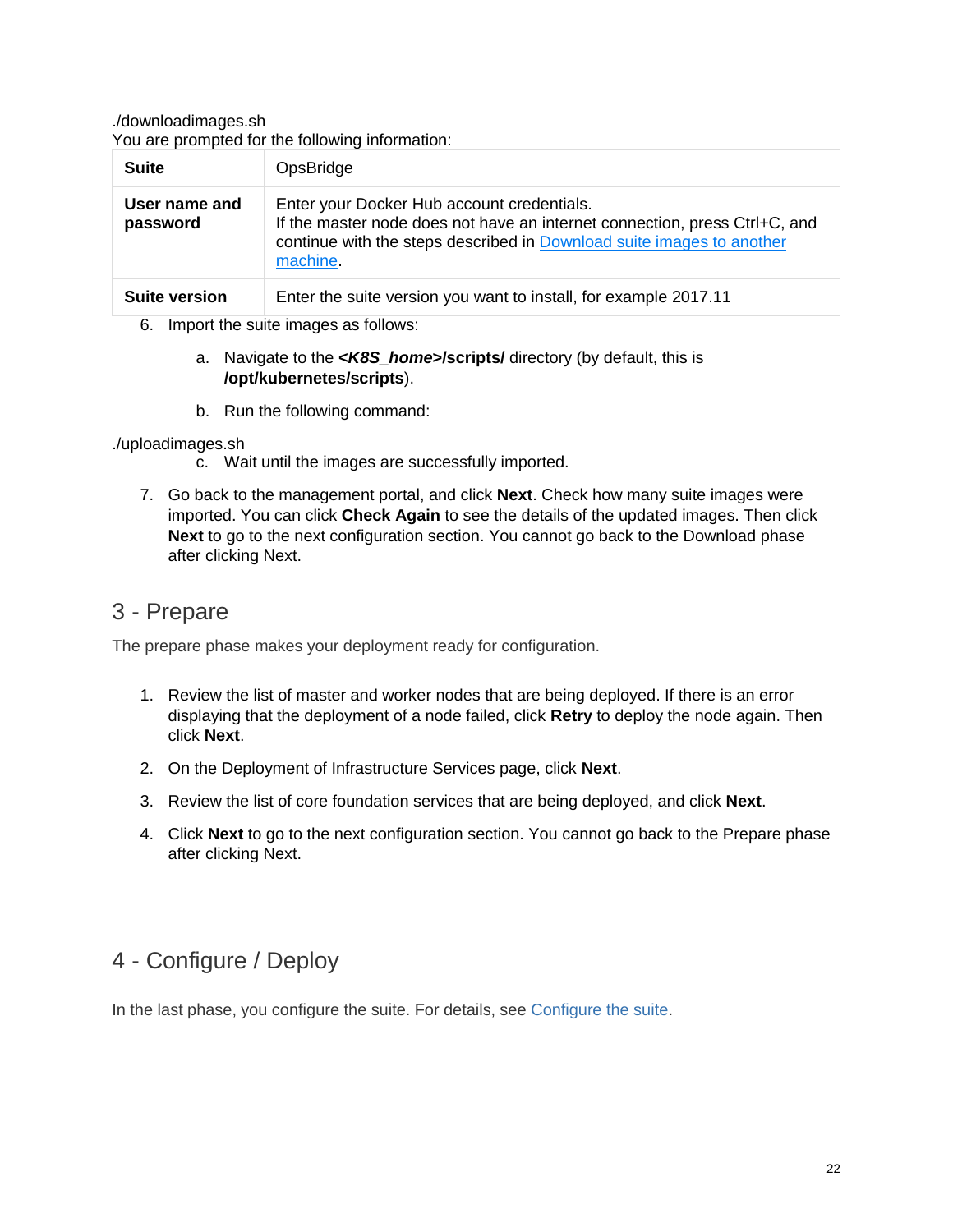# **[Configure the suite](https://docs.software.hpe.com/wiki/display/OB201711/Configure+the+suite)**

### **Important**

During the suite configuration, do not use any browser buttons (such as Back or Refresh) on the current installation wizard page; otherwise, unexpected errors might occur.

In the Configure/Deploy configuration section, you configure and deploy the suite:

1. Configure the suite defaults. The Suite Defaults configuration defines general settings that all capabilities of the suite share.

### **Suite Defaults > Configuration Type**

Select the configuration type of the suite.

**Custom configuration:** *Default*. Displays the complete configuration wizard. You can specify custom values for all capabilities.

**Express configuration:** Uses default values for some of the settings, to speed up the configuration process. When this option is chosen, the suite by default uses an internal PostgreSQL database, a TLS certificate automatically generated by the Management Portal, a 60-day evaluation license, and the same password for the administrator and the PostgreSQL database user. The Management Pack for Infrastructure is installed automatically.

### **Suite Defaults > Login**

Define the default administrative user credentials for all capabilities.

If you chose the express configuration, this will be the global password.

If you chose the custom configuration, you can later specify individual user credentials for the different capabilities.

**Login:** The login name is admin.

**Password:** Specify a password for the administrator user. You can change this password again after the installation.NoteThe password must consist of eight characters or more, and contain at least one upper-case letter, one lower-case letter, one digit, and one special character.

### **Suite Defaults > Database**

Configure the default database for the Operations Bridge Suite.

If you chose the express configuration, this will be the database for all capabilities.

If you chose the custom configuration, you can later specify individual databases for the different capabilities.

**Database type:** You can select one of the following database types: Internal PostgreSQL, External PostgreSQL.

**Host:** *External database only.* The name of the host machine on which the database is installed. **Port Number:** *External database only*. The database listening port.Default: 5432

**Database user:** The name of a user with administrative permissions on the specified database. **Password:** The password of the specified user.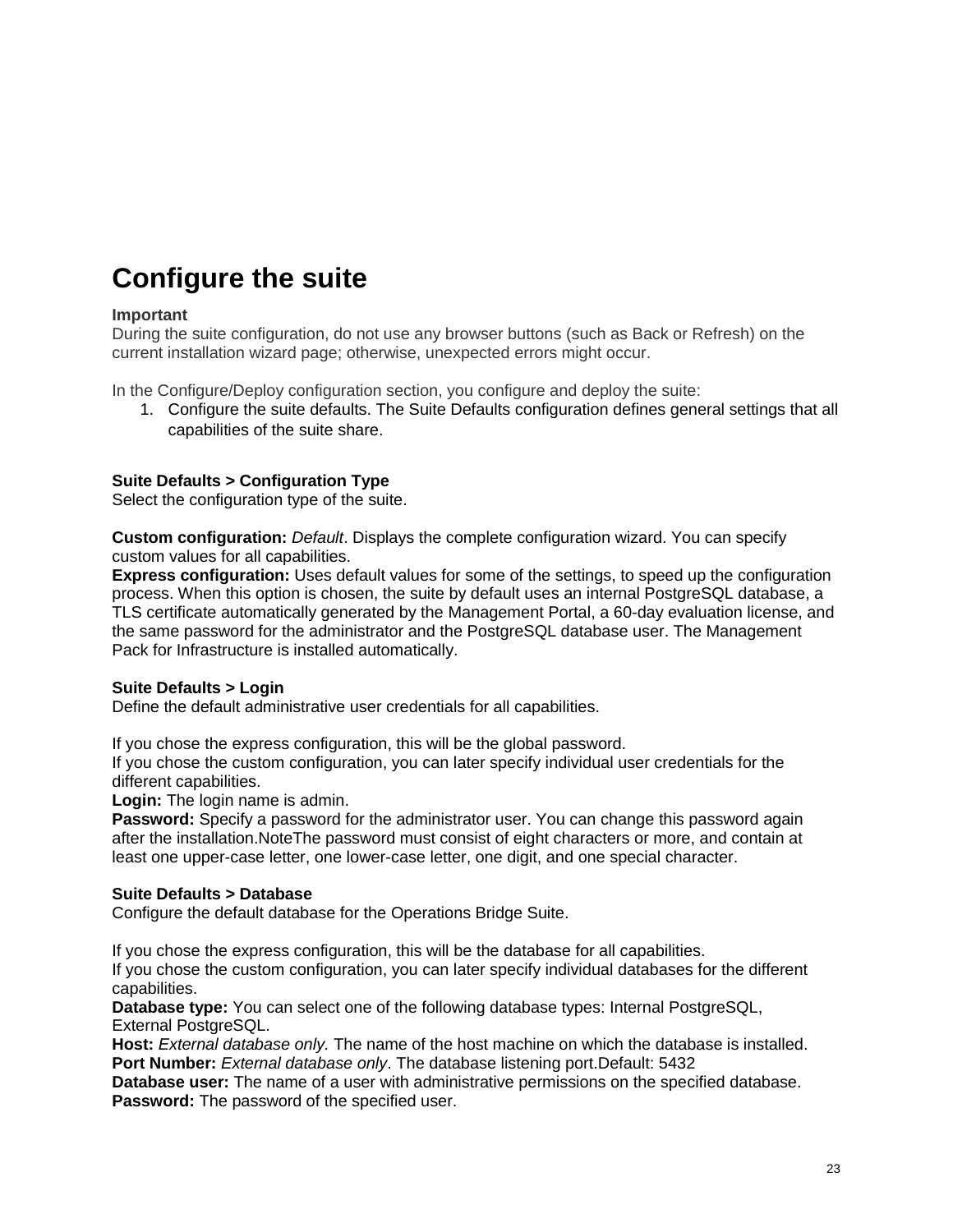### **Suite Defaults > Connection**

Specify your load balancer information. The load balancer is used to access the different user interfaces of the Operations Bridge Suite capabilities.

**External hostname:** The external hostname of the load balancer. This hostname must be resolvable via the DNS server, not only via /etc/hosts.

**Port number:** The port of the load balancer. Default: 443

**TLS certificate file:** Click **Use the certificate generated by the ITOM platform** to use the automatically generated certificate file. Click **Upload certificate** to browse your files and select the load balancer's server and CA root certificate files. The Operations Bridge Suite supports server certificates in P12 and PFX format, and CA certificates in PEM format.

2. *Optional*. Configure Operations Bridge Manager (OMi).

### **OMi > Login**

Define the administrative user credentials for OMi. You can later change the password in your account settings.

**Use suite defaults:** Select to use the administrative user account credentials that you specified during the suite configuration.

**Custom configuration:** Select to specify custom credentials for OMi. The administrative user name is admin, the password can be changed in the OMi user interface at a later time. The JMX password is used by the OMi administrator for all JMX consoles (user name: admin) and for the RTSM JMX console (user name: sysadmin).

### **OMi > Database**

Configure a database to store all OMi related information. You can choose to use the database specified for the Operations Bridge Suite, use an OMi specific internal database, create a new database, or you can connect to an already existing database.

**Use suite default database settings:** Select to use the database that you specified during the suite configuration. You can specify the names of the Management, RTSM, and Event schemas. **Custom database settings for Operations Bridge Manager:** Select to create a new database for this OMi instance or connect to an existing database.

If you decide to use a remote database instance, you can preconfigure it or OMi can configure it for you. For detailed information on deploying the database servers in your system for use with OMi, and creating the databases manually, see the [OMi Help Center](https://docs.software.hpe.com/OMi) *> Develop > Prepare the database environment*.

If you decide to use an internal PostgreSQL database instance, OMi installs and configures the instance for you.

**Database Type:** Select the appropriate database type: Internal PostgreSQL or External PostgreSQL. If you configure OMi with an external PostgreSQL, you have to create an additional database user with "create" permissions

**Host:** The name of the host machine on which the database is installed. Alternatively, you can also specify the IP address of the host machine.

**Port Number**: The database listening port.Default: 5432 (Postgres)LoginThe name of a user with administrative permissions on the specified database.

**Password**: The password of the specified user.

**Use TLS**: Optional. Click **Use TLS** to encrypt the communication with the database.The server must be running with TLS communication enabled and it must provide a certificate for use by OMi. **Management Schema**: For storage of system-wide and management-related metadata.

**Event Schema:** For storage of events and related data, such as annotations, as well as for storage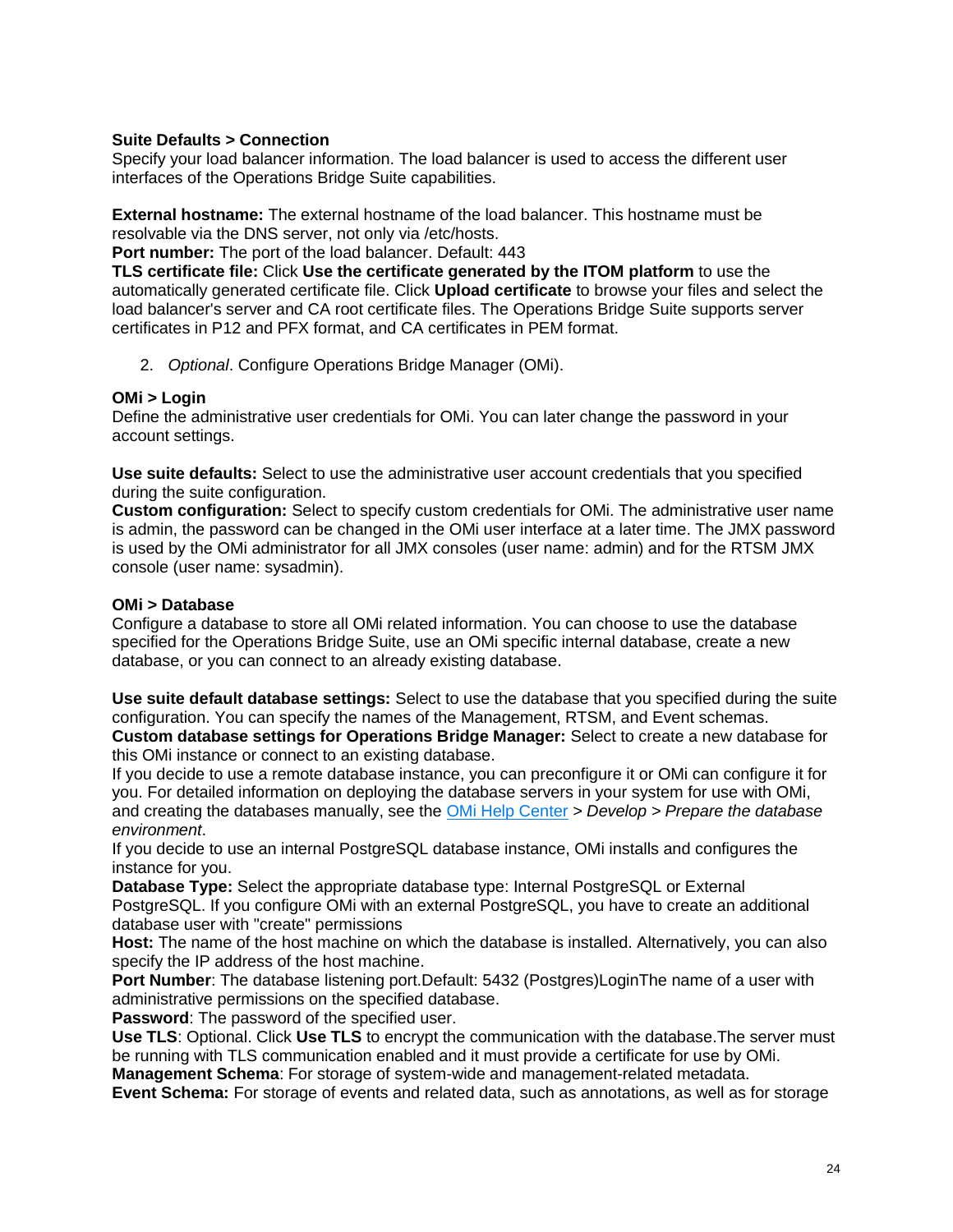of configuration data, such as event correlation rules.

**RTSM Schema**: For storage of RTSM data. The RTSM (Run-time Service Model) is OMi's embedded CMDB, which acts as the central repository for configuration information that is collected and updated from the various OMi data collection processes.

### **OMi > High Availability**

Decide if you want to enable high availability for OMi by using two worker nodes for automatic failover.

**Enable high availability for OMi**: Tick the checkbox to enable HA for OMi. Note that you can should only set up high availability if you have at least two worker nodes and two master nodes. For more information on high availability, see [Configure scaling and high availability.](https://docs.software.hpe.com/wiki/display/OB201711/Configure+scaling+and+high+availability) Note

It is currently not possible to unconfigure high availability for OMi once it has been enabled and deployed.

### **OMi > Management Packs**

Select the OMi Management Packs to install in your OMi environment.

You can choose not to install dependent management packs. However, if you do so, the functional scope of the selected management packs might be reduced.

Management packs provide add-on content on top of OMi. They deliver automatic and end-to-end monitoring solutions of infrastructure and applications. Management packs enable users to monitor, detect, troubleshoot, and remediate issues in the IT domain. They increase the productivity of users by optimizing and automating various tasks, and reduce the mean time to resolve (MTTR) incidents. Management packs discover application domains and proactively monitor the domains for availability and performance issues. They include, for example, management templates, aspects, policy templates, performances graphs, troubleshooting tools, auto remediation flows, and topology-based event correlation (TBEC) rules.

To install management packs after the first configuration, run opr-mp-installer.sh. For details about how to run OMi command-line tools from within the container, see [Access Command Line](file:///C:/OMi/trunk/OpsBridgeSuite_Portal_Help/Output/schmaehl/OpsBridgeSuite_PortalHelp/Content/OpsBridge_container/Administer/administer_suite_cli.htm)  [Interfaces.](file:///C:/OMi/trunk/OpsBridgeSuite_Portal_Help/Output/schmaehl/OpsBridgeSuite_PortalHelp/Content/OpsBridge_container/Administer/administer_suite_cli.htm)

opr-mp-installer by default installs management packs from

the /opt/HP/BSM/opr/mgmtpacksdirectory inside the OMi container. In this directory, you can find all management packs that can be selected during the suite installation.

Once installed, management packs cannot be removed.

To update a management pack to a later version than the one included with OMi, download its installation package from the [Marketplace](file:///C:/OMi/trunk/OpsBridgeSuite_Portal_Help/Output/schmaehl/OpsBridgeSuite_PortalHelp/Content/OpsBridge_Suite_install/https:/marketplace.saas.hpe.com/itom/category/opsb) website and install the management pack manually. You can also install additional management packs that are not bundled with OMi.

To install the downloaded management pack, put the management pack zip file into a location that is accessible to the OMi container, then specify this location when executing the opr-mp-installer script using the  $-i$   $\leq$  input path  $\geq$  option.

For example, a suitable location would be a mgmtpacks directory in

the ./omi/var/opt/OV/shared/server/conf/ subfolder on the <*opsbridge\_config*> volume of the NFS share. You could then execute the opr-mp-installer tool as follows:

opr-mp-installer -install <*mp\_name*> -i /var/opt/OV/shared/server/conf/mgmtpacks

3. *Optional*. Configure Business Value Dashboard (BVD).

# **BVD > Login**

Define the administrative user credentials for BVD. One built-in super-admin user is defined for every installation of BVD. You can later change the password in your account settings.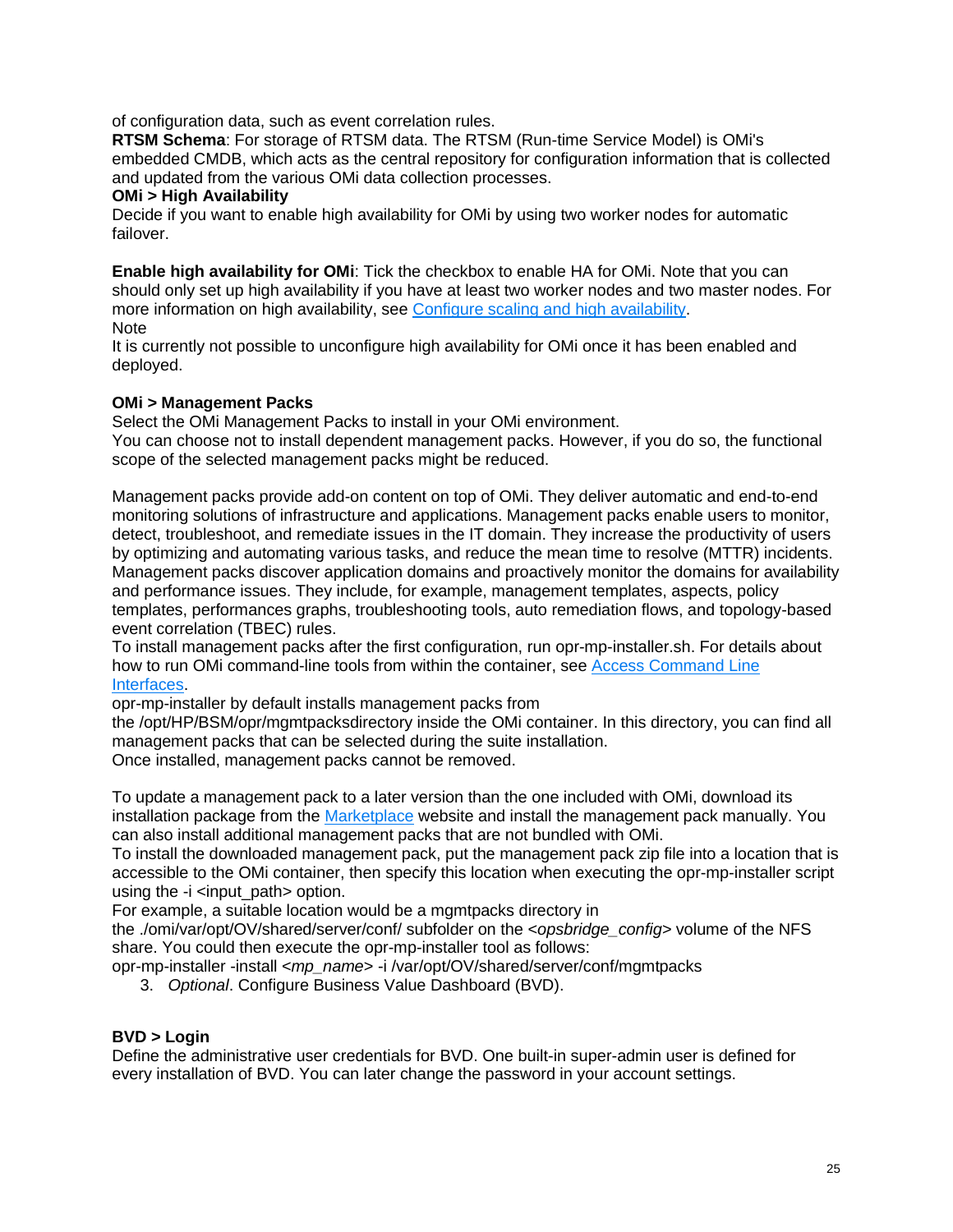**Use suite default administrative user account**: Select to use the administrative user account credentials that you specified during the suite configuration.

**Custom credentials:** Select to specify custom credentials for BVD.

**Name**: Login name of the built-in BVD super-admin. The built-in super-admin is not listed among the users in user management. If you have logged in as the super-admin, you can change the user's information, including password and contact information, in the **My Account** page in the Personal User Settings menu. Default: admin

**Password**: Password of the built-in super-admin.BVD enforces a strong password policy. The password must be at least eight characters long, and meet at least two of the following requirements: one upper-case letter, one digit, and one special character. Special characters should be ASCII characters only.

### **BVD > Database**

Configure a database to store all BVD related information. You can choose to use the database specified for the Operations Bridge Suite, create a new, embedded database, or you can connect to an already existing database.

**Use suite default database**: Select to use the database that you specified during the suite configuration. If you chose an external database, enter a database name.

**Custom database for BVD related data:** Select to specify an existing, already configured database for BVD. To migrate data from a previous BVD installation, make sure you performed the migration steps described in the BVD database requirements. Then you can proceed with specifying the external PostgreSQL database that you used for your former deployment.

Before connecting to an external PostgreSQL database, make sure the database is installed as required by BVD.

**Database type**: Choose the type of database to be used.

External PostgreSQL: for use with an external PostgreSQL database.

Internal PostgreSQL: for use with the embedded PostgreSQL database.

**Host**: The name of the host machine on which PostgreSQL is installed. Default: localhost **Port**: The PostgreSQL listening port. Default: 5432

**Database**: The name of the PostgreSQL database.

**Login**: The name of a user with administrative permissions on the PostgreSQL database. Default: dbadmin

**Password**: The password of the BVD administrative user to access the PostgreSQL database.

### **BVD > Security**

Configure security settings for BVD.

**Allow to embed BVD in iframes**: Determines if BVD can be embedded into other web pages as a iframe. If checked, the browser allows framing from other domains. Be aware that this might enable an attacker to perform cross-site scripting attacks against BVD.

### **BVD > Aging**

Configure the controller process that scans the database configuration.

By default, up to 500 data records per data channel are stored in the database. You can modify the default and adjust additional data aging settings.

**Data Records**: Purge old data records based on their age. The Maximum Age is the time period (in days) during which data records are kept in the database. Records older than the configured time period are automatically deleted by the aging process. The value must be an integer greater than 0. Default: 10 days

**Data Channel Statistics:** Time period (in days) during which a data channel is available in the list of data channels in the widget properties. If a data channel does not receive any data during the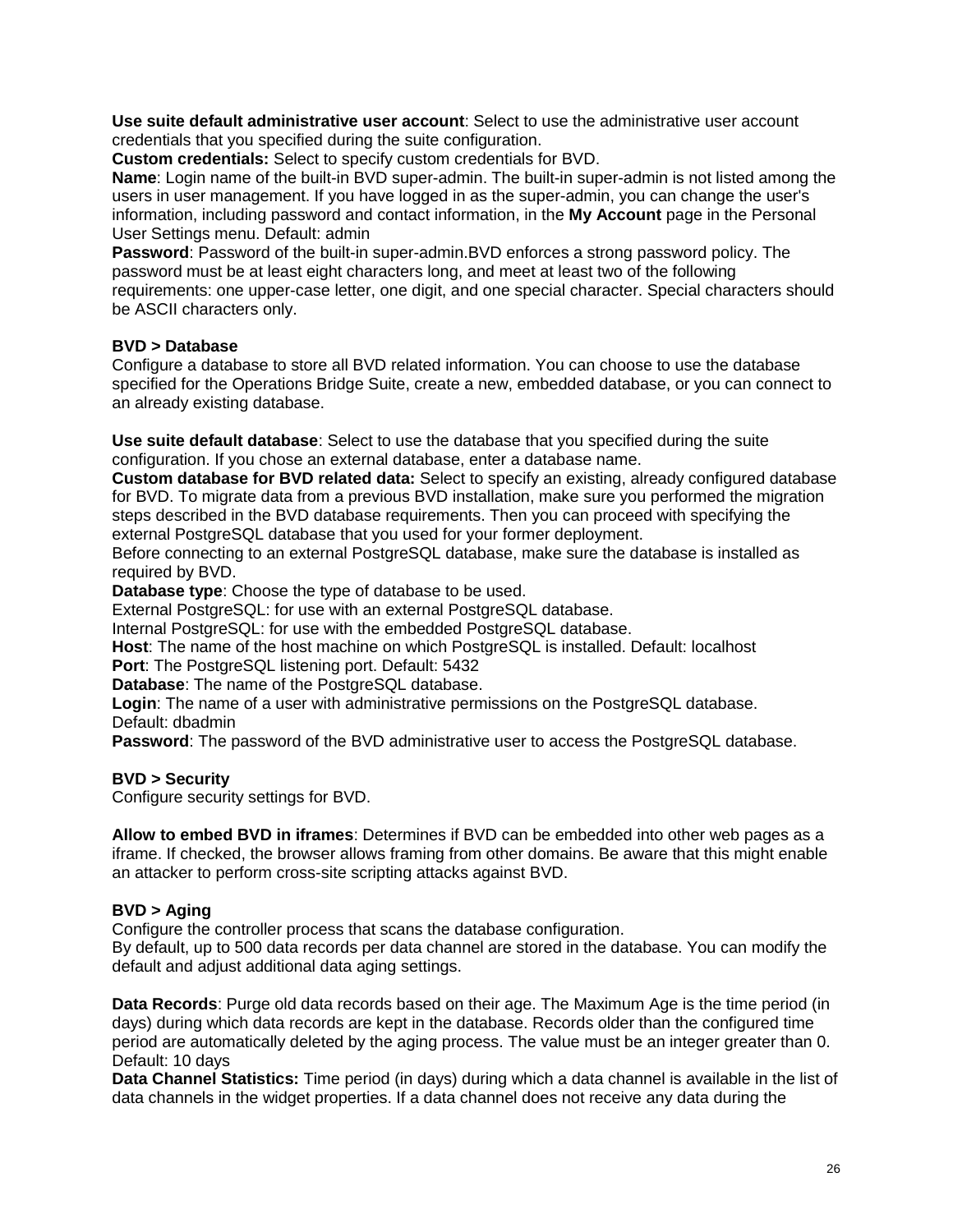configured time period and the data channel is not associated with a widget, it is deleted from the data store. If the data channel is associated with a widget, the channel is not deleted even if the data last received for the channel is older than the configured time period. The value must be an integer greater than 0. Default: 1 day

4. *Optional*. Configure the Performance Engine.

### **PE > Login**

**Password**: Password for the Performance Engine. The password must be at least sixteen characters long, and contain at least one lower-case letter, one upper-case letter, one digit, and one special character.

### **PE > Vertica Database**

*Optional***. Configure Vertica Database**: Select to configure a Vertica database for storing and retrieving historical performance data. When installing the Performance Engine without this option, the embedded data store of the Performance Engine allows you to retrieve data only for a limited time period. By additionally configuring a Vertica database, you can access data that has been collected for a longer time period. For information about how to install Vertica, see the *OBR Interactive Installation Guide*.

**Vertica hostname**: The hostname of your Vertica database (if your Vertica instance is not shared). **Port**: The Vertica listening port. Default: 5433 (if your Vertica instance is not shared) **Database name**: The name of the Vertica database.

**Database user name:** The name of a user with administrative permissions on the Vertica database. **Database password**: The password of the administrative user to access the Vertica database.

### **PE > Connection**

*Optional***. Enable HTTPS**: Select to enable secure connection between OMi and Performance Engine.

**Server Certificate**: Run the following command in OMi to download the certificate: /opt/OV/bin/ovcm -issue -file <FILE\_NAME.crt> -name <PE Node> -pass <Password> -ca

Click **Choose File** to browse to the location where you downloaded the certificate.

**Certificate Password:** Enter the password that you specified when downloading the OMi server certificate.

5. *Optional*. Configure Operations Bridge Reporter.

# **OBR > Login**

Define the administrative user credentials for Operations Bridge Reporter. You can later change the password in your account settings. For more information, see the *Operations Bridge Reporter Administration Guide*.

**Use suite default administrative user account:** Select to use the administrative user account credentials that you specified during the suite configuration.

**Custom credentials**: Select to specify custom credentials for OBR.

### **OBR > Time Zone Selection**

Select the time zone in which you want the Operations Bridge Reporter to operate. The time zone that you select applies to the OBR system and reports. However, the run-time information for processes like collection and work flow streams is always based on local time zone irrespective of this selection.

**GMT**: Select to use the Greenwich Mean Time (GMT).

**Local**: Select to use the time zone of your local system.

### **OBR > Vertica Database**

Configure a Vertica database to store performance data. For information about how to install Vertica, see the *OBR Interactive Installation Guide*.

**Vertica hostname**: The hostname of your Vertica database (if your Vertica instance is not shared). **Port:** The Vertica listening port. Default: 5433 (if your Vertica instance is not shared)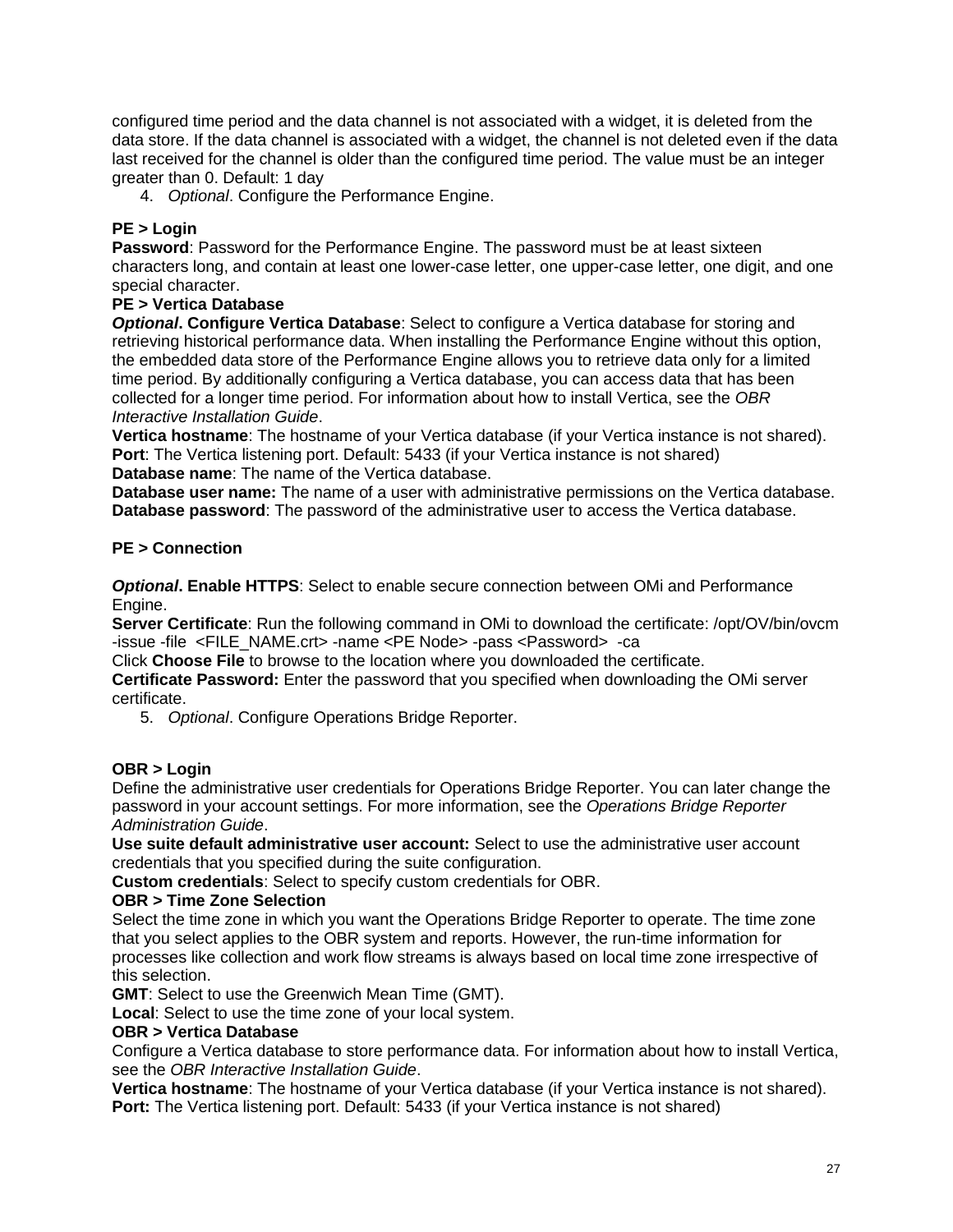**Database name**: The name of the Vertica database.

**Database user name**: The name of a user with administrative permissions on the Vertica database. **Database password**: The password of the administrative user to access the Vertica database. *Optional*. Enable TLS: If TLS is enabled on Vertica, click this checkbox to enable TLS communication between the OBR server and Vertica. You will have to upload the CA certificate file from the Vertica system and specify a truststore password. If TLS is not enabled on Vertica, uncheck this option and proceed.

### **OBR > Management Database**

OBR comes with a management database that stores the OBR configuration and run-time data. Create a new user account for the management database administrator to access this database. The management database refers to the Online Transaction Processing (OLTP) store used by OBR to store its run-time data such as data process job stream status, runtime information for individual steps, and data source information.

**Database Admin (DBA)**: The password of the database administrator. The login name is postgres. **Database User:** The password of the management database user. The login name is pmdb\_admin. **OBR > Reporting Platform**

OBR uses SAP BusinessObjects for report generation. The Operations Bridge Reporter includes the SAP BusinessObjects BI launch pad portal that enables you to view the generated reports.

**Business Objects hostname**: The hostname of the system that hosts the BusinessObjects BI platform.NoteAfter the OBR container is deployed, you must configure OBR to collect data from the data sources. For more information on configuring OBR, see the *Operations Bridge Reporter Configuration Guide*.

6. On the Configuration Complete page, click **Next** to start the installation.

### **Caution**

Do not refresh the page during the installation; otherwise, you will quit the installation and log out of the Management Portal.

Wait until the installation is complete.

# **[Install CDF on additional master nodes](https://docs.software.hpe.com/wiki/display/OB201711/Install+CDF+on+additional+master+nodes)**

The following steps describe how to install the Container Deployment Foundation on additional master nodes.

1. On the first installed master node, go to the <*K8S\_home*> directory.

The default <*K8S\_home*> directory is /opt/kubernetes.

- 2. Open **start\_lb.sh** with a text editor.
- 3. Locate the parameters "PEER1\_IP" and "PEER2\_IP" in the **start\_lb.sh** file.
- 4. Replace "PEER1\_IP" and "PEER2\_IP" with the IPv4 addresses of the second and third master nodes.
- 5. Run the following command:

./start\_lb.sh

# **[Activate a suite license](https://docs.software.hpe.com/wiki/display/OB201711/Activate+a+suite+license)**

**Tip** In a testing environment, you can skip this step and use a 60-day trial license for the suite. The trial license is used automatically if you do not install a perpetual license.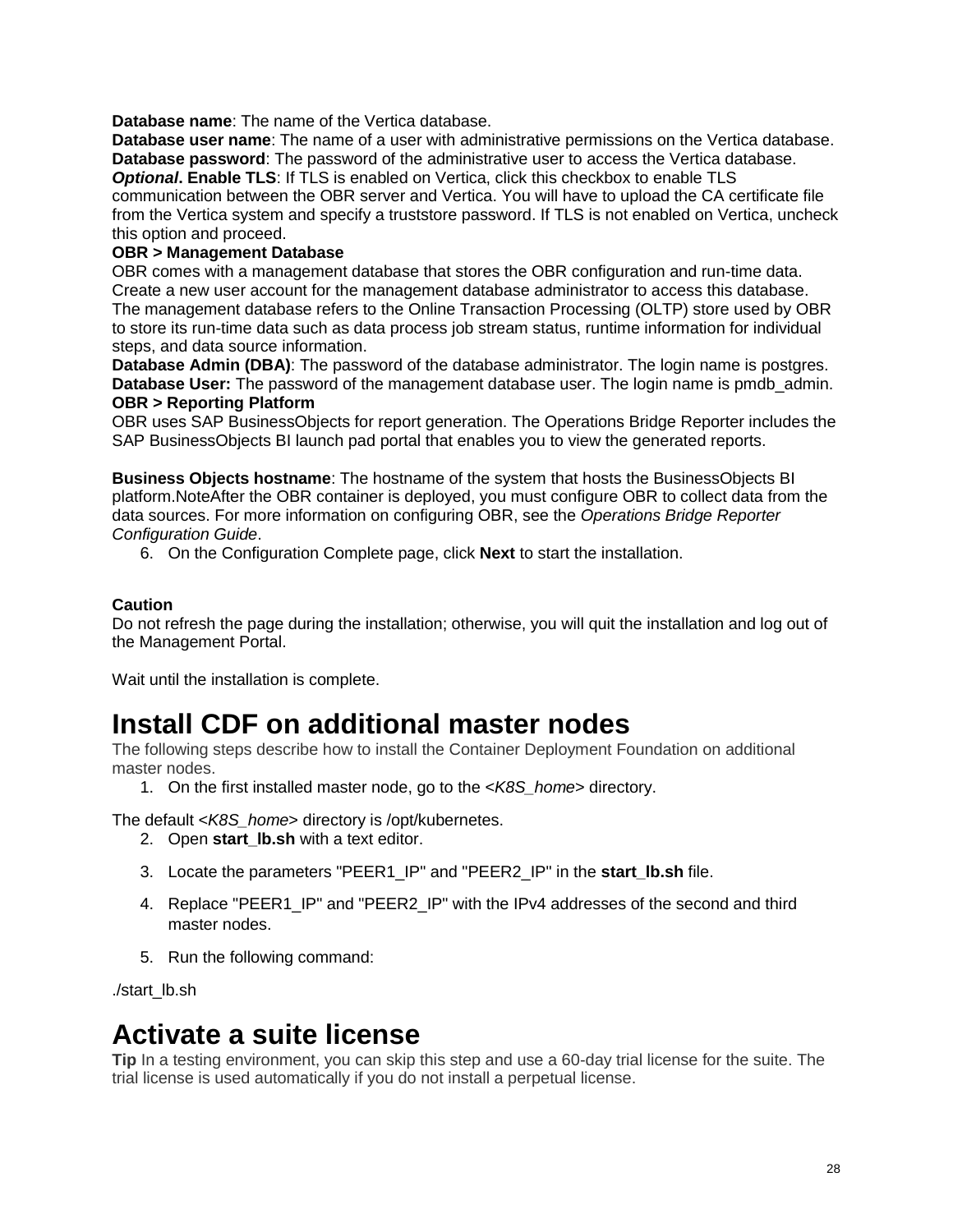The suite license contains keys for CDF as well as all capabilities of the suite. Therefore, the suite license is the only license you need to install the suite.

To activate a license for the suite, perform the following steps:

# 1 - Activate a suite license

- 1. Go to the [Software Entitlement Portal.](http://www.hpe.com/software/entitlements)
- 2. Obtain an Operations Bridge Suite license.
- 3. Activate the license. Enter any valid IP address in the **Locking Information** field this must not be the IP address of your master or worker nodes.
- 4. Download the license file to your local drive.

# 2 - Install the suite license

To install the suite license, do the following:

1. Launch the Management Portal from a supported web browser:

### https://<*external\_hostname*>:5433

<*external\_hostname*> is the fully qualified domain name of the host which you specified in the Connection step during the CDF configuration. Usually, this is the master node's FQDN.

- 2. Log in as the admin user.
- 3. Click **SUITE > Management**. For your suite deployment, click **Actions** and select **License**.
- 4. Click **Install Licenses**.
- 5. Click **Choose File** to browse to the license file on your local drive, then click **Next**. The license details are displayed.
- 6. Select all listed licenses and click **Install Licenses**.
- 7. *Optional*. When the installation is complete, click **View Licenses** to view the installed licenses.

# **[Verify the suite installation](https://docs.software.hpe.com/wiki/display/OB201711/Verify+the+suite+installation)**

Once the suite installation is complete, verify the installation as follows:

1. On the master node, run the following command:

### kubectl get ns

The namespace of your suite deployment should appear in the list.

2. Continue to run the following command:

kubectl get pods --namespace <*namespace*>

All container processes are displayed with the status Running and the READY column must show that all processes are ready (for example 2/2, not 1/2).

Alternatively, you can also verify the status of the pods via the Management Portal:

- a. Launch the Management Portal and log on as administrative user.
- b. Access **RESOURCES** and select the namespace of the Operations Bridge Suite.
- c. Click **Workloads > Pods**. All pods must have the status **Running** or **Succeeded**.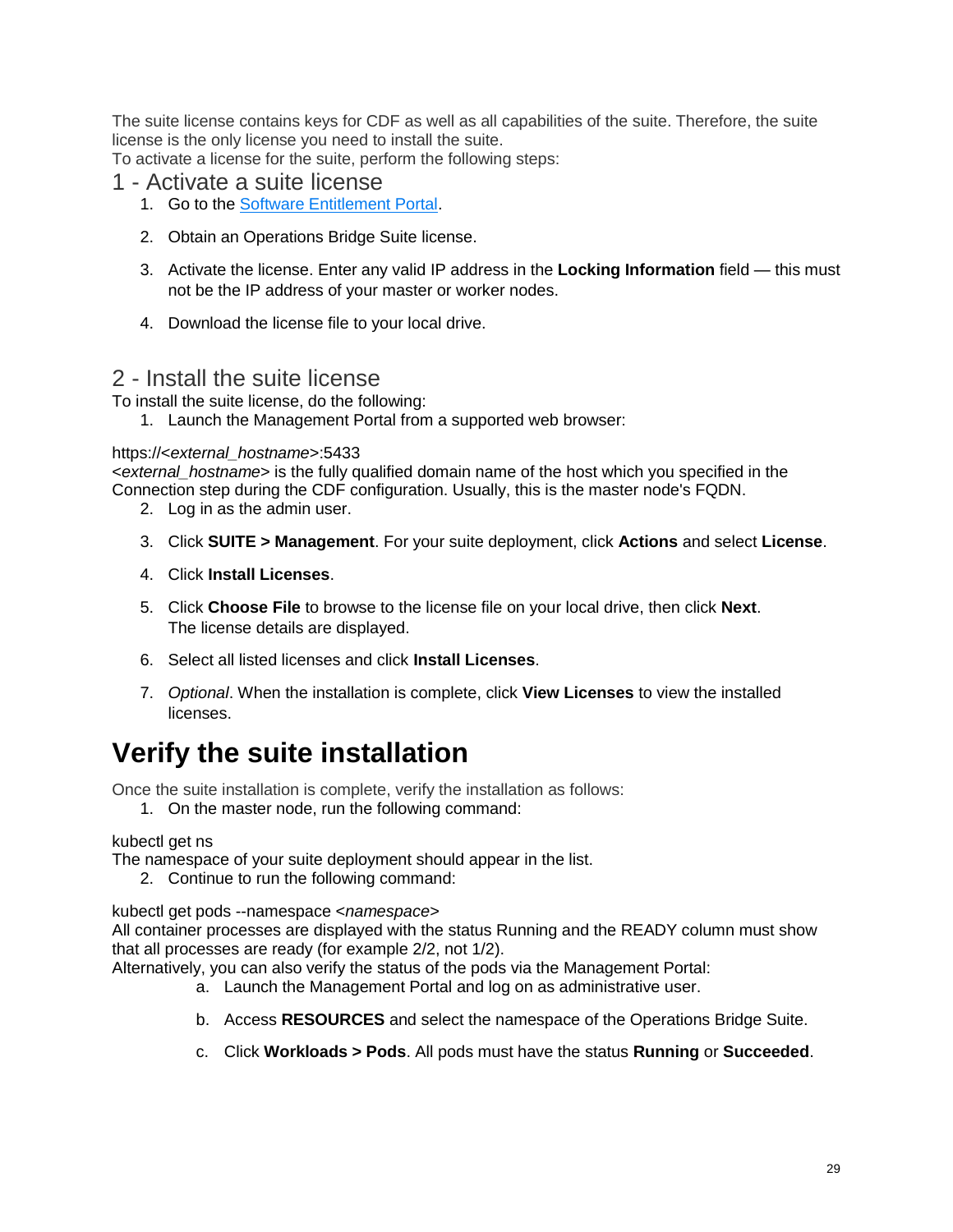After all pods have the status Running, it might take 20 to 45 minutes until you can launch your capabilities.

3. *Optional*. Launch your installed capabilities:

**OMi**: https://<*external\_hostname*>/omi or https://<*external\_hostname*>:<*port*>/omi **BVD**: https://<*external\_hostname*>/bvd

**OBR**: https://<*external\_hostname*>/OBRApp

<*external\_hostname*> is the fully qualified domain name of the host which you specified in the Connection step during the CDF configuration. Usually, this is the master node's FQDN. If you specified a load balancer in the Connection step of the suite

configuration, <*external\_hostname*> and <*port>* are the external hostname and port of the load balancer.

4. *Optional*. If you installed OMi, you can check the status of your OMi deployment with serverStatus.jsp:

https://<*external\_hostname*>/topaz/serverStatus.jsp

5. *Optional*. If you installed OBR, you can access the BO UI as described in the [OBR Help](https://docs.software.hpe.com/OBR)  [Center](https://docs.software.hpe.com/OBR) > Use > Log on > Logging On.

# **[Reconfigure](https://docs.software.hpe.com/wiki/display/OB201711/Reconfigure)**

You can reconfigure OMi, BVD, PE, and the suite defaults via the Management Portal.

1. Launch the Management Portal from a supported web browser:

https://<*external\_access\_host*>:5443

<*external\_access\_host*> is the fully qualified domain name of the master node.

- 2. Log in as the admin user.
- 3. Click **SUITE > Management**.
- 4. For the suite deployment that you want to reconfigure, click **Actions** next to the suite name and select **Reconfigure**.
- 5. Follow the instructions of the Suite Installer to reconfigure your capabilities as required. For information about the available settings, see [Configure the suite.](https://docs.software.hpe.com/wiki/display/OB201711/Configure+the+suite)

Note the following:

- You can add Management Packs, but you cannot remove them.
- You cannot change the OMi high availability setting.

- For BVD, specify your former database in order to migrate your previous BVD data automatically.

- If you reconfigure PE, ensure that you integrate PE with OMi again. For more information about the integration, see [PE integrations.](https://rndwiki.houston.softwaregrp.net/confluence/display/opsb201711/Integrate#Integrate-integrate_pe)

# **[Uninstall](https://docs.software.hpe.com/wiki/display/OB201711/Uninstall)**

You can back up image tars from your local private registry to a remote registry before you uninstall the Container Deployment Foundation.